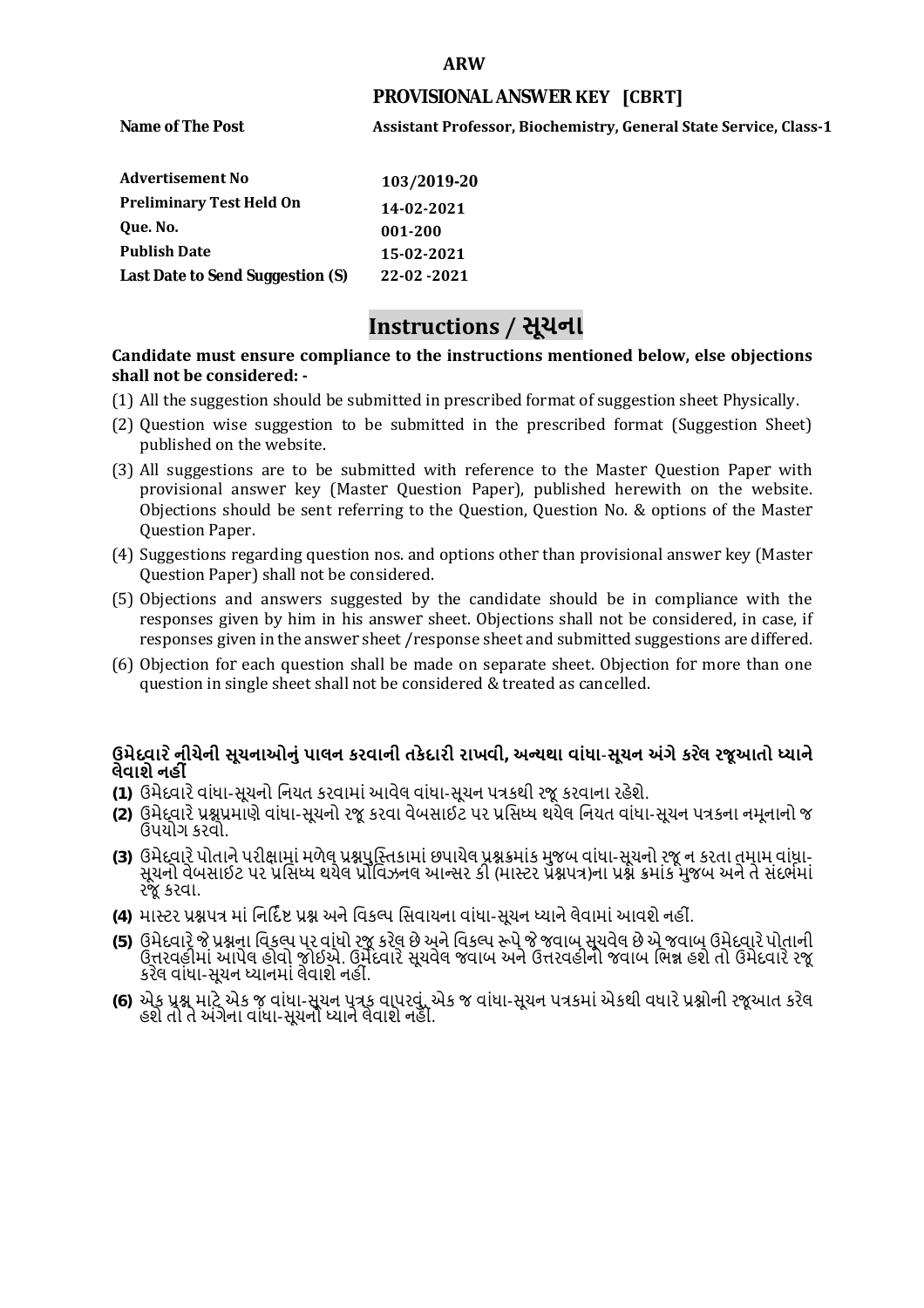| 001. | Which of the following statement about glutamine is incorrect?                                                        |                                                                                             |  |
|------|-----------------------------------------------------------------------------------------------------------------------|---------------------------------------------------------------------------------------------|--|
|      | (A) Degrades in solution due to intra molecular cyclization                                                           |                                                                                             |  |
|      | (B) Frozen storage is essential for quantification                                                                    |                                                                                             |  |
|      | (C) Supplies nitrogen atom for pyrimidine biosynthesis                                                                |                                                                                             |  |
|      | <b>(D)</b> CSF concentrations are lesser than serum concentrations                                                    |                                                                                             |  |
| 002. | Which among the following is not a negative acute phase reactant?                                                     |                                                                                             |  |
|      | (A) Transferrin                                                                                                       | (B) Ferritin                                                                                |  |
|      | (C) Retinol binding protein                                                                                           | (D) Thyroxine binding globulin                                                              |  |
| 003. | Identify the correct statement about albumin                                                                          |                                                                                             |  |
|      | (A) Albumin gene is located on chromosome 6                                                                           |                                                                                             |  |
|      | method                                                                                                                | (B) Heparin tubes are preferred for sample collection for albumin estimation by dye binding |  |
|      | (C) International protein reference standard is CRM 470                                                               |                                                                                             |  |
|      | (D) Plasma concentration of albumin is not posture dependent                                                          |                                                                                             |  |
| 004. | Which of the following principle is not applied in blood gas measurements?                                            |                                                                                             |  |
|      | (A) Boyle's law                                                                                                       | (B) Charles' law                                                                            |  |
|      | (C) Bayes' theorem                                                                                                    | (D) Dalton's law                                                                            |  |
| 005. | Which of the following statement about formation and globin composition of fetal hemoglobin<br>is incorrect?          |                                                                                             |  |
|      | (A) Zeta $(\zeta)$ globin chains are produced by yolk sac during embryonic life                                       |                                                                                             |  |
|      | <b>(B)</b> Zeta $(\zeta)$ and epsilon ( $\varepsilon$ ) globin chains combine to form embryonic hemoglobin Hb Gower 2 |                                                                                             |  |
|      | (C) Production of the $\zeta$ -chain ceases at a gestational age of 4 months                                          |                                                                                             |  |
|      | (D) D. Production of $\alpha$ - and $\gamma$ - chains starts at 6 weeks                                               |                                                                                             |  |
| 006. |                                                                                                                       | Hypervolemia with urine sodium greater than 20 meq/l is seen in $-$                         |  |
|      | (A) Congestive heart failure                                                                                          | (B) Liver Cirrhosis                                                                         |  |
|      | (C) Renal failure                                                                                                     | (D) Nephrotic syndrome                                                                      |  |
| 007. | All are used to measure osmolality except                                                                             |                                                                                             |  |
|      | (A) Vapor pressure elevation                                                                                          | (B) Freezing point depression                                                               |  |
|      | (C) Vapor pressure depression                                                                                         | (D) Boiling point elevation                                                                 |  |
| 008. | Which of the following is not a property of water?                                                                    |                                                                                             |  |
|      | (A) Has a positive partial charge                                                                                     | (B) Forms a dipole                                                                          |  |
|      | $(C)$ It is electrophilic                                                                                             | (D) Has a skewed tetrahedron shape                                                          |  |
| 009. | Naturally occurring D - amino acids are all except                                                                    |                                                                                             |  |
|      | (A) D-serine                                                                                                          | (B) D-glutamate                                                                             |  |
|      | (C) D-aspartate                                                                                                       | (D) D-lysine                                                                                |  |
| 010. | <b>Chaperone proteins</b>                                                                                             |                                                                                             |  |
|      | (A) Plays a role in unfolding of proteins resulting in denaturation                                                   |                                                                                             |  |
|      | (B) Binds to mature protein                                                                                           |                                                                                             |  |
|      | (C) Binds to hydrophilic amino acids within the polypeptide                                                           |                                                                                             |  |
|      | (D) Binds to hydrophobic amino acids within the polypeptide                                                           |                                                                                             |  |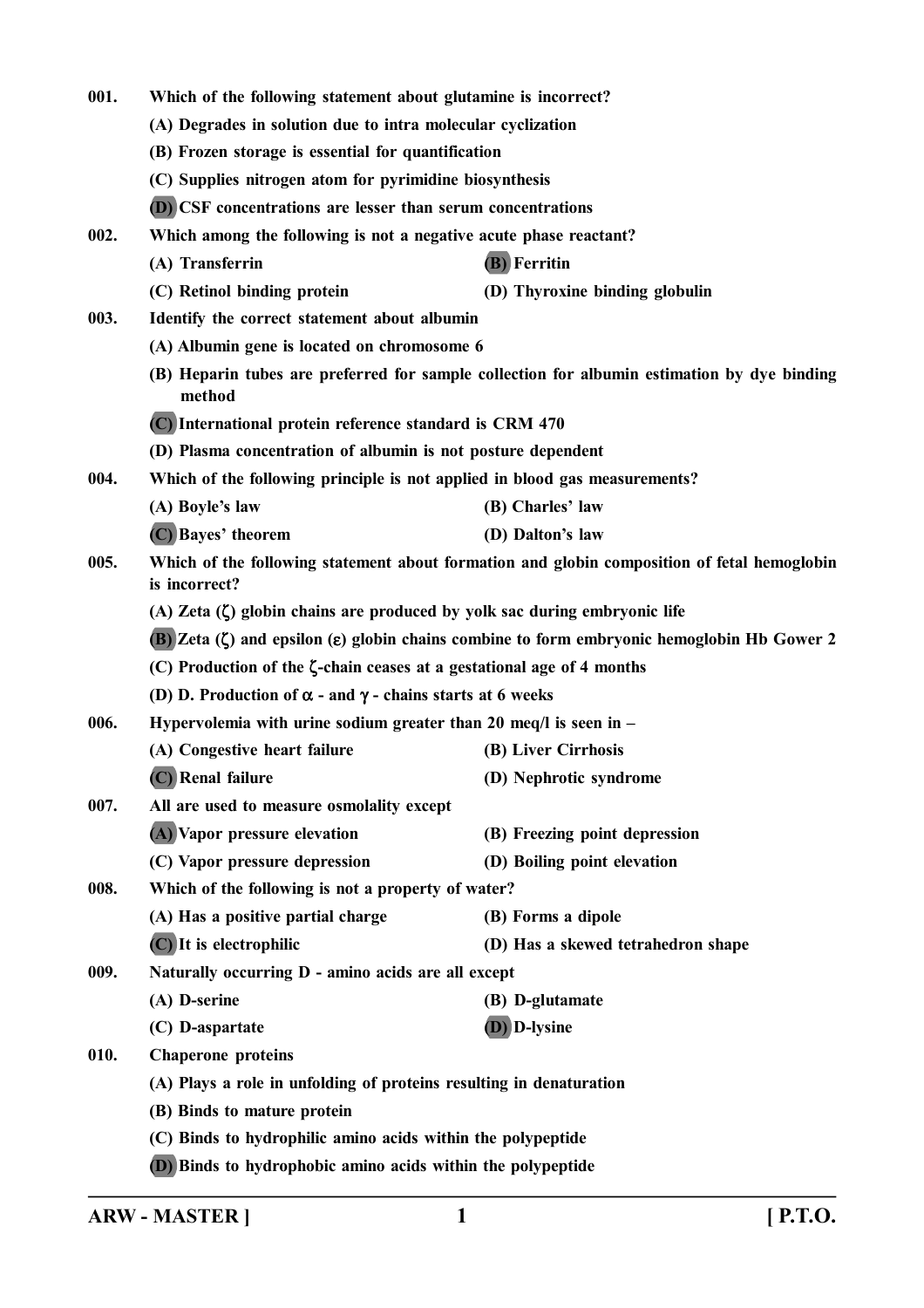- **011. True statement about Van der Waals forces is**
	- **(A) Interaction between opposite charged groups within biomolecules**
	- **(B) Interaction between opposite charged groups between biomolecules**
	- **(C) Attractions between transient dipoles**
	- **(D) Strongest of all non-covalent bonds**

## **012. Agarose is**

- **(A) Cross linked polymer of D-Galactose and L-galactose**
- **(B) Linear polymer of D-Galactose and 3, 6 anhydro L-galactose**
- **(C) Cross linked polymer of D-Glucose and 3, 6 anhydro L-galactose**
- **(D) Linear polymer of D-Glucose and 3,6 anhydro L-galactose**

#### **013. Sanger reagent is**

- **(A) 1-chloro 2, 4 dinitrobenzene (B) 1-fluoro 2, 4 dinitrobenzene**
- **(C) 1-nitro 2, 4 difluorobenzene (D) 2-chloro, 4-nitrobenzene**
- 

- **014. Epimers of glucose are**
	- **(A) Isomers with variations in configuration of –OH and –H group on carbon atoms 1, 2, 4 of glucose**
	- **(B) Isomers with variations in configuration of –OH and –H group on carbon atoms 2, 3, 4 of glucose**
	- **(C) Galactose is epimer of glucose at carbon 2**
	- **(D) Mannose is epimer of glucose at carbon 4**
- **015. Dienoic fatty acid is**
	- **(A) -linolenic acid (B) -linolenic acid**
	- **(C) oleic acid (D) linoleic acid**

**016. Keratan sulfate consists of repeating units of**

- **(A) Galactose N acetyl glucosamine (B) Galactose N acetyl galactosamine**
- **(C) Glucose N acetyl galacatosamine (D) Glucosamine Iduronic acid**
- **017. True statement regarding Alpha helical secondary structure is**
	- **(A) Each alpha helical turn contains 10 amino acids**
	- **(B) R groups of each amino acyl residue in alpha helix faces outward**
	- **(C) Proteins contain both L- and D-amino acids**
	- **(D) Left handed helix is more stable than right handed helix**
- **018. Which among the following is incorrect with respect to primary immune response to injected antigen?**
	- **(A) Antibody response of low magnitude (B) Antibody response short duration**
	- **(C) Response peaks at around 10 to 20 days (D) Does not have immunological memory**
- **019. Which among the following is not the CD (cluster of differentiation) markers present on T helper cells?**

| $(A)$ CD 2 | $(B)$ CD 56 |
|------------|-------------|
| $(C)$ CD 5 | $(D)$ CD 45 |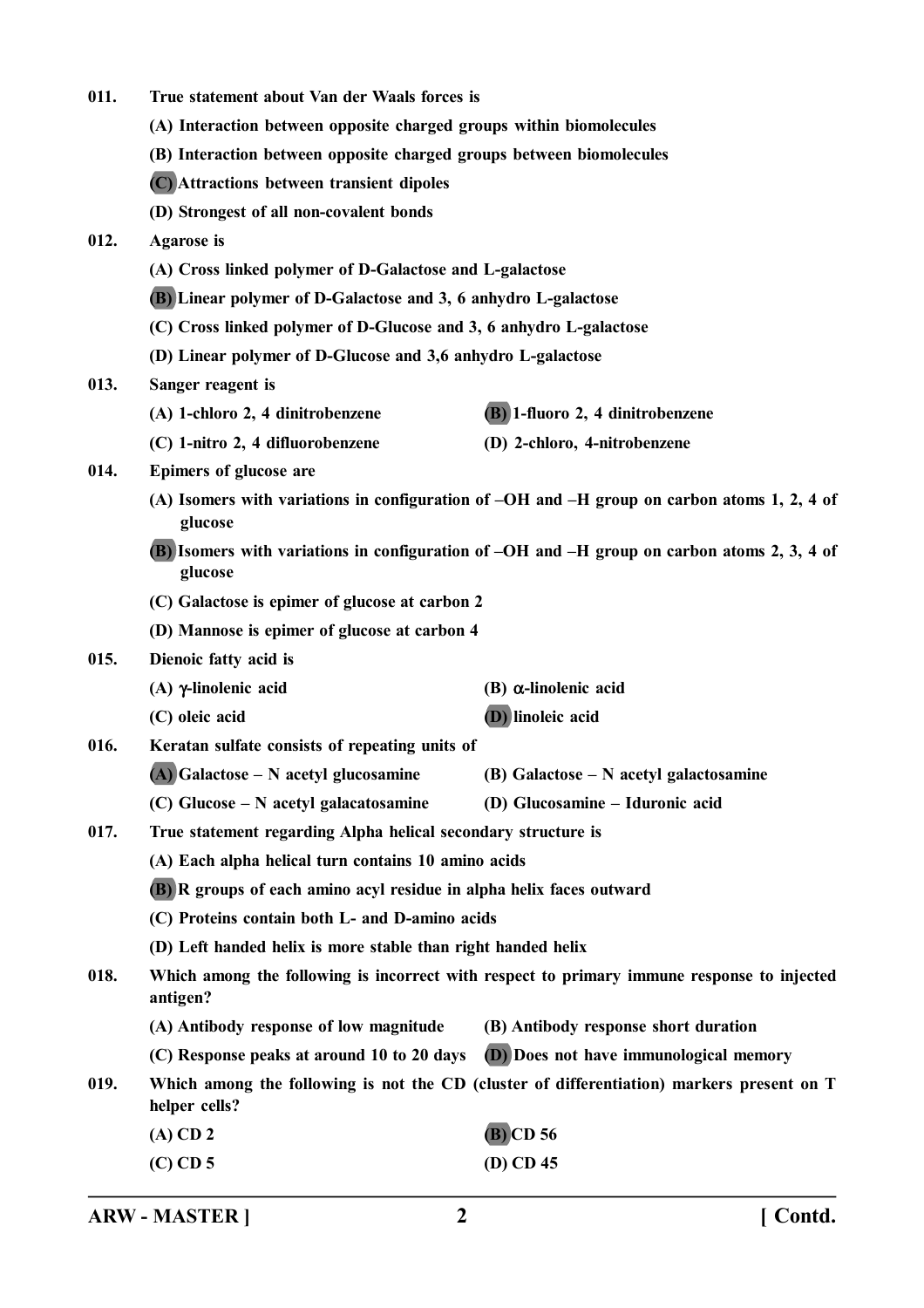| 020.                                                                              | Which among the following is not a signal transduction pathway for B cell receptor?     |                                                                                      |  |
|-----------------------------------------------------------------------------------|-----------------------------------------------------------------------------------------|--------------------------------------------------------------------------------------|--|
|                                                                                   | (A) Ras/Map kinase cascade activates transcription                                      |                                                                                      |  |
|                                                                                   | (B) Phospholipase C pathway induces calcium release                                     |                                                                                      |  |
|                                                                                   | (C) Protein kinase C activates $NF-\beta$ transcription factor                          |                                                                                      |  |
|                                                                                   | <b>(D)</b> Phospholipase C pathway induces activation of Protein kinase A               |                                                                                      |  |
| 021.                                                                              | Which among the following proteins does not have immunoglobulin domains?                |                                                                                      |  |
|                                                                                   | (A) MHC(Major Histocompatibility complex) class III molecule                            |                                                                                      |  |
|                                                                                   | (B) ICAM (Intercellular adhesion molecule)                                              |                                                                                      |  |
|                                                                                   | $(C)$ CD 56                                                                             |                                                                                      |  |
|                                                                                   | (D) LFA(leukocyte function-associated antigen)-3                                        |                                                                                      |  |
| 022.<br>J (Junction) chain is seen in which of the following immunoglobulin?      |                                                                                         |                                                                                      |  |
|                                                                                   | (A) Immunoglobulin G                                                                    | (B) Immunoglobulin D                                                                 |  |
|                                                                                   | (C) Immunoglobulin E                                                                    | <b>(D)</b> Immunoglobulin A                                                          |  |
| 023.                                                                              | Which antibody recognizes antigenic determinants specific to each heavy chain class?    |                                                                                      |  |
|                                                                                   | (A) Anti-Fab (Fragment, antigen-binding)                                                | (B) Anti-isotype                                                                     |  |
|                                                                                   | (C) Anti-allotype                                                                       | (D) Anti-idiotype                                                                    |  |
| 024.                                                                              | following process?                                                                      | Membrane bound and secretory forms of Immunoglobulin are created due to which of the |  |
|                                                                                   | (A) m RNA editing                                                                       | <b>(B)</b> Alternative mRNA splicing                                                 |  |
|                                                                                   | (C) Gene amplification                                                                  | (D) Gene rearrangement                                                               |  |
| 025.                                                                              |                                                                                         | Which among the following statement about X-Linked agammaglobulinemia is incorrect?  |  |
|                                                                                   | (A) Mutations in the Btk gene                                                           |                                                                                      |  |
|                                                                                   | (B) Defective B-cell development.                                                       |                                                                                      |  |
|                                                                                   | (C) Results from single base pair substitution                                          |                                                                                      |  |
|                                                                                   | (D) High CD19 expression is seen                                                        |                                                                                      |  |
| 026.<br>Which among the following is not interleukin involved in innate immunity? |                                                                                         |                                                                                      |  |
|                                                                                   | (A) Tumor necrosis factor $\alpha$                                                      | (B) Interferon $\beta$                                                               |  |
|                                                                                   | (C) Transforming growth factor $\beta$                                                  | (D) Interleukin 1                                                                    |  |
| 027.                                                                              | Which among the following in not a chemokine?                                           |                                                                                      |  |
|                                                                                   | (A) Interleukin 8                                                                       |                                                                                      |  |
|                                                                                   | (B) CCL 19 (Chemokine ligand-19)                                                        |                                                                                      |  |
|                                                                                   | (C) RANTES (Regulated upon Activation, Normal T cell Expressed and Presumably Secreted) |                                                                                      |  |
|                                                                                   | (D) Interleukin 6                                                                       |                                                                                      |  |
| 028.                                                                              |                                                                                         | Which among the following statements is incorrect with respect to Adaptive immunity? |  |
|                                                                                   | (A) Response time is usually days                                                       |                                                                                      |  |
|                                                                                   | (B) Occasional failures in self antigen discrimination                                  |                                                                                      |  |
|                                                                                   | (C) Antigen presenting cells are involved                                               |                                                                                      |  |
|                                                                                   | (D) Cannot distinguish differences in structure of microbial or non-microbial molecules |                                                                                      |  |
| 029.                                                                              | Which among the following statement is not correct about calprotectin?                  |                                                                                      |  |
|                                                                                   | (A) Involved in innate immunity                                                         | <b>(B)</b> Limits growth of viruses                                                  |  |
|                                                                                   | (C) Secreted by skin                                                                    | (D) Binds and sequesters divalent cations                                            |  |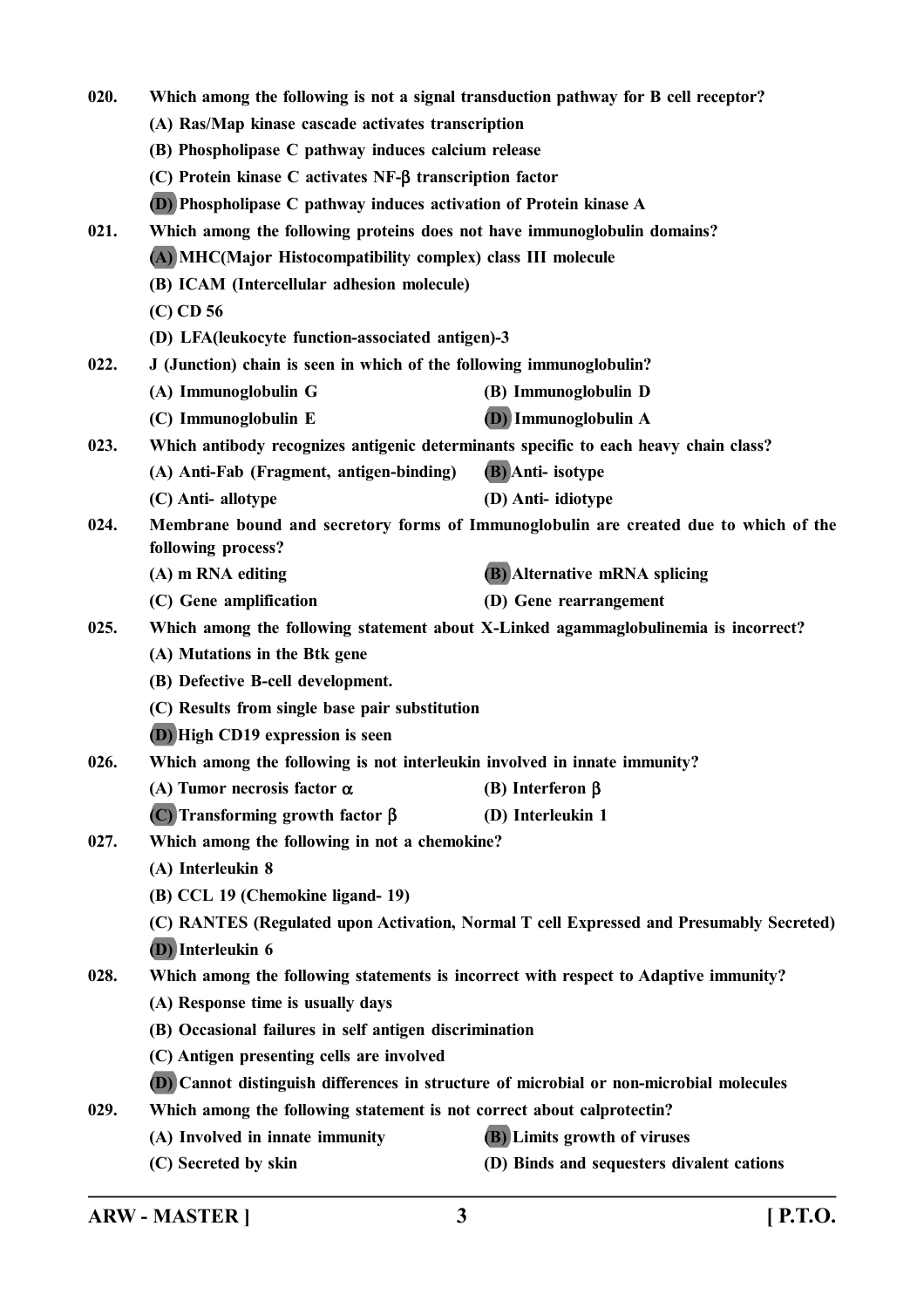- **030. Which of the following toll like receptor and ligand pair is wrongly matched?**
	- **(A) TLR 3 : double stranded DNA (B) TLR 7 : single stranded DNA**
	- **(C) TLR 8 : single stranded DNA (D) TLR 5 : double stranded DNA**
- **031. Which of the following statements about paroxysmal nocturnal hemoglobinuria is incorrect? (A) Lack of glycosyl phosphatidyl inositol anchor**
	- **(B) Lack of expression of CD 55**
	- **(C) Lack of expression of protectin**
	- **(D) Decay Accelerating Factors inhibits breakdown of C3 Convertases**
- **032. Which of the following pair is correctly matched for chromosomal locations of immunoglobulin genes in humans and mice?**
	- **(A) Kappa light chain: chromosome 2 in humans**
	- **(B) Kappa light chain: chromosome 6 in mice**
	- **(C) Gamma light chain: chromosome 16 in humans**
	- **(D) Heavy chain: chromosome 14 in humans**
- **033. Which among the following statement about Severe combined immunodeficiency (SCID) is incorrect?**
	- **(A) Nonfunctional Recombination Activating Gene**
	- **(B) No circulating B cells**
	- **(C) T cell receptor gene rearrangement is affected**
	- **(D) Abnormal increase in Natural killer cells**
- **034. Identify the incorrect statement with respect to major histocompatibility complex**
	- **(A) Peptide-binding domain in MHC I is**  $\alpha$ **1/**  $\alpha$ **2**
	- **(B)** Peptide-binding domain in MHC II is  $\alpha$ 1/  $\beta$ 1
	- **(C) Genes are located on chromosome 17**
	- **(D) Maternal and paternal gene products of MHC loci are expressed at the same time**
- **035. Which among the following statement about T cell is incorrect?**
	- **(A) Immature thymocytes are CD4 CD8 (double negative)**
	- **(B) Thymocytes committed to T-cell lineage become CD4+ and CD8+ (double positive)**
	- **(C) Cytotoxic T cell lineage express CD 8 +**
	- **(D) Only CD4+ and CD8+ (double positive) thymocytes develop into natural killer T cells**
- **036. Which among the following is positive costimulatory molecule for T cells?**
	- **(A) Inducible costimulator (ICOS)**
	- **(B) PD (programmed cell death protein) 1**
	- **(C) B and T lymphocyte attenuator (BTLA)**
	- **(D) Cytotoxic T lymphocyte associated protein (CTLA) 4**
- **037. Abatacept, an anti-rheumatoid arthritis drug , is an Immunoglobulin fused to which of the following protein?**
	- **(A) CD 28**
	- **(B) B and T lymphocyte attenuator (BTLA)**
	- **(C) Cytotoxic T lymphocyte associated protein (CTLA) 4**
	- **(D) CD 279**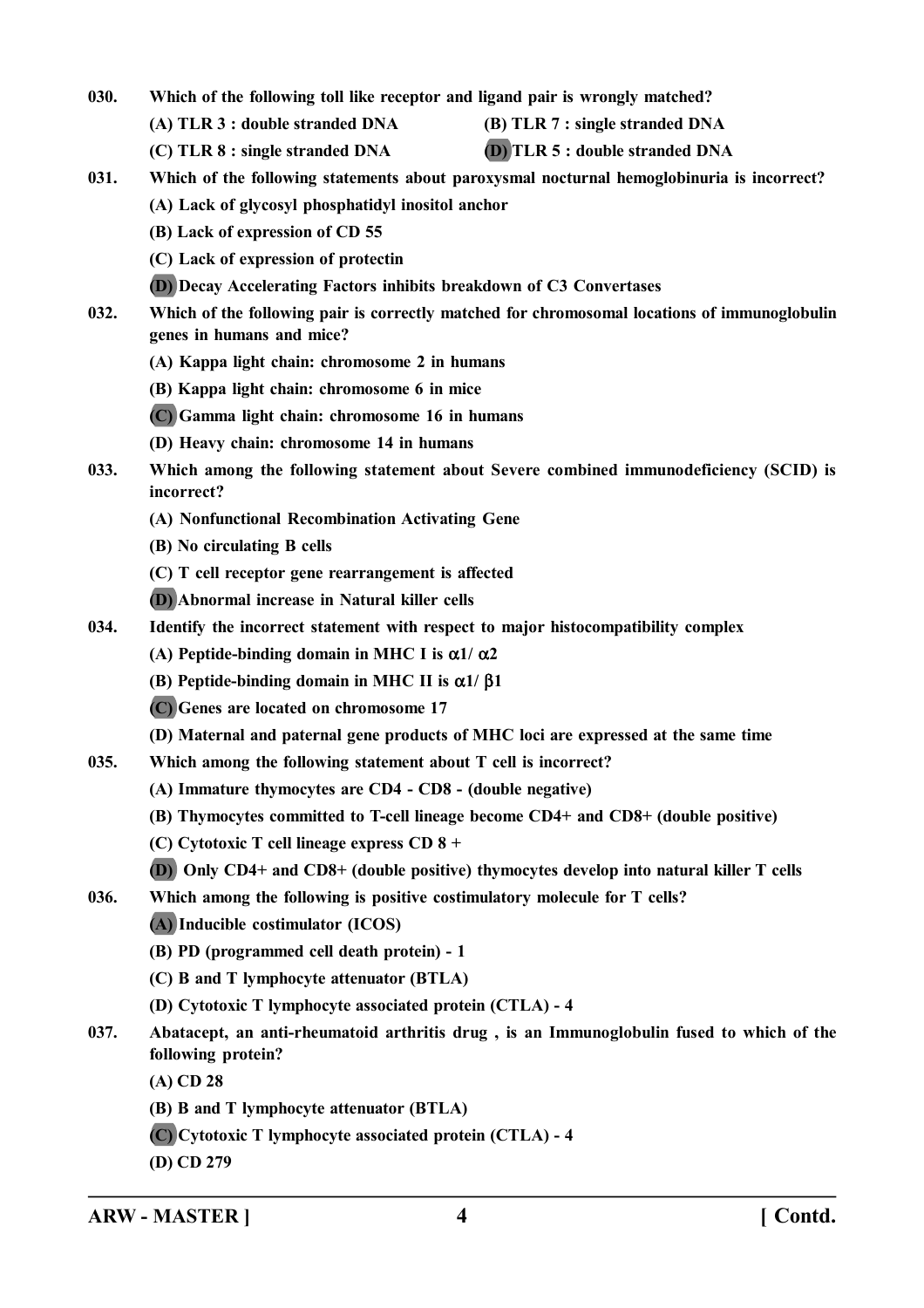| 038.                                                                                                                            | Identify the incorrect statement about super antigens.                                  |                                                                                                  |
|---------------------------------------------------------------------------------------------------------------------------------|-----------------------------------------------------------------------------------------|--------------------------------------------------------------------------------------------------|
|                                                                                                                                 | (A) These are viral or bacterial proteins                                               |                                                                                                  |
|                                                                                                                                 |                                                                                         | (B) Binds simultaneously to Vß regions of T-cell receptors and a chain of class II MHC molecules |
|                                                                                                                                 | (C) Bypasses T cell receptor antigen specificity                                        |                                                                                                  |
|                                                                                                                                 | (D) Does not require T cell costimulation                                               |                                                                                                  |
| Interleukin 5 signals B cells to undergo class switch recombination (CSR) to produce which of<br>039.<br>the following isotype? |                                                                                         |                                                                                                  |
|                                                                                                                                 | $(A)$ IgG1                                                                              | $(B)$ IgE                                                                                        |
|                                                                                                                                 | $(C)$ IgG2b                                                                             | $(D)$ IgA                                                                                        |
| 040.                                                                                                                            | Which monoclonal antibody and the targets are correctly matched?                        |                                                                                                  |
|                                                                                                                                 | (A) Rituximab: Human epidermal growth factor receptor 2                                 |                                                                                                  |
|                                                                                                                                 | (B) Cetuximab: CD 20                                                                    |                                                                                                  |
|                                                                                                                                 | (C) Bevacizumab: VEGF                                                                   |                                                                                                  |
|                                                                                                                                 | (D) Trastuzumab: CD 52                                                                  |                                                                                                  |
| 041.                                                                                                                            | family?                                                                                 | Which among the following cell adhesion molecule does not belong to Immunoglobulin super         |
|                                                                                                                                 | $(A)$ ICAM $-1$                                                                         |                                                                                                  |
|                                                                                                                                 | <b>(B)</b> LFA (Leukocyte function associated antigen) – 1                              |                                                                                                  |
|                                                                                                                                 | $(C) VCAM-I$                                                                            |                                                                                                  |
|                                                                                                                                 | $(D) LFA - 2$                                                                           |                                                                                                  |
| 042.                                                                                                                            | Which of following examples for types of hypersensitivity reactions is wrongly matched? |                                                                                                  |
|                                                                                                                                 | (A) Type I : Atopy                                                                      | <b>(B)</b> Type II : Glomerulonephritis                                                          |
|                                                                                                                                 | (C) Type III : Rheumatoid arthritis                                                     | (D) Type IV : Graft rejection                                                                    |
| 043.                                                                                                                            |                                                                                         | Which among the following intracellular pathogens does not induce type IV hypersensitivity?      |
|                                                                                                                                 | (A) Trypanosoma                                                                         | (B) Mycobacterium leprae                                                                         |
|                                                                                                                                 | (C) Pneumocystis carinii                                                                | (D) Lieshmenia                                                                                   |
| 044.                                                                                                                            | Which among the following is true about qualitative data?                               |                                                                                                  |
|                                                                                                                                 | (A) These are continuous data                                                           | (B) Size of attribute can be measured                                                            |
|                                                                                                                                 | (C) Analysed by chi square test                                                         | (D) Cannot be expressed as ratio                                                                 |
| 045.                                                                                                                            | Which of the following can be used to represent quantitative data?                      |                                                                                                  |
|                                                                                                                                 | (A) Pie chart                                                                           | (B) Scatter plot                                                                                 |
|                                                                                                                                 | (C) Bar diagram                                                                         | (D) Pictogram                                                                                    |
| 046.                                                                                                                            | Which among following is not a measure of variability of individual observations?       |                                                                                                  |
|                                                                                                                                 | (A) Standard error of mean                                                              | (B) Coefficient of variation                                                                     |
|                                                                                                                                 | (C) Standard deviation                                                                  | (D) Inter quartile range                                                                         |
| 047.                                                                                                                            | All the following statements about unpaired t test are correct except -                 |                                                                                                  |
|                                                                                                                                 | (A) Used for independent observations on individuals of two different groups            |                                                                                                  |
|                                                                                                                                 | (B) Tests if the difference between the two means is real                               |                                                                                                  |
|                                                                                                                                 | (C) Applied for normally distributed variable                                           |                                                                                                  |
|                                                                                                                                 |                                                                                         | (D) Used to compare the effect of two drugs given to same individuals on two different occasions |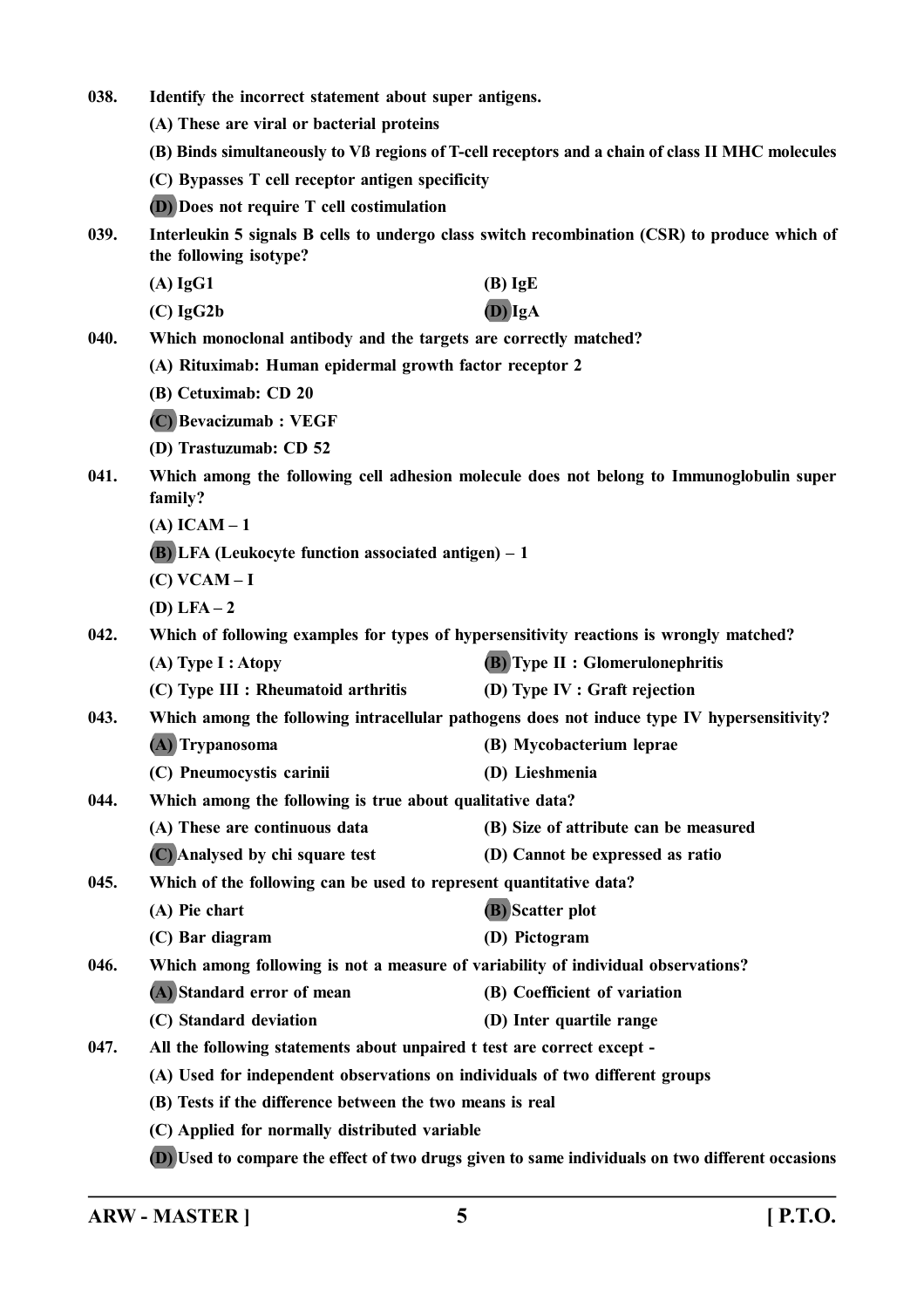- **048. Which of the following correlation coefficient can be used for normally distributed variables? (A) Pearson's correlation coefficient**
	- **(B) Odd s ratio**
	- **(C) Relative risk**
	- **(D) Spearman's rank order correlation coefficient**
- **049. Identify the correctly matched definition.**
	- **(A) Sensitivity : Diseased individuals who are correctly classified by the test**
	- **(B) Specificity : Fraction of those without the disease that the test correctly predicts**
	- **(C) False positives : Non diseased individuals misclassified by the test**
	- **(D) True negatives : Non diseased patients correctly classified by the test**
- **050. Which of the following statement about Receiver Operating Characteristic Curves is incorrect?**
	- **(A) Sensitivity is plotted in y-axis**
	- **(B) False-positive rate is plotted in x-axis**
	- **(C) Area under the ROC curve is a relative measure of a test performance**
	- **(D) Data on y axis represent 1 specificity**
- **051. Which of the following statement about systematic sampling is incorrect?**
	- **(A) Applicable when the population is small**
	- **(B) Usually done in field studies**
	- **(C) Requires complete list of population from which sample is to be drawn**
	- **(D) Applicable to non-homogeneous population**
- **052. Incorrect statement about confidence interval is –**
	- **(A) Range between two confidence limits**
	- **(B) Population mean ± 2.58 Standard error of sample mean covers 95% confidence interval**
	- **(C) 95% of sample means lie within 95% confidence limits**
	- **(D) The probability of sample mean lying outside the 95% confidence interval is one in 20 times**
- **053. Identify the incorrect statement about statistical hypothesis.**
	- **(A) Null hypothesis nullifies claim that experimental result is different from the one observed already**
	- **(B) Alternative hypothesis states that the sample result is different than hypothetical value of population**
	- **(C) Type I error is false rejection of null hypothesis when it is true**
	- **(D) Type II error is accepting the alternative hypothesis when it is false**
- **054. Identify the incorrect statement about Robust method for calculating reference limits.**
	- **(A) It is a parametric method**
	- **(B) Uses mean and standard deviation of sample**
	- **(C) Biweight estimation technique used to give more weight is given to observations closer to the center and less to values farther**
	- **(D) Box-Cox transformation is used to convert data in to symmetrical data**
- **055. Which among the following is not a technologies used for automatic identification and data collection of sample?**
	-
	- **(A) Optical character recognition (B) Radiofrequency identification (RFID)**
	- **(C) Optical mark readers (D) Diode array**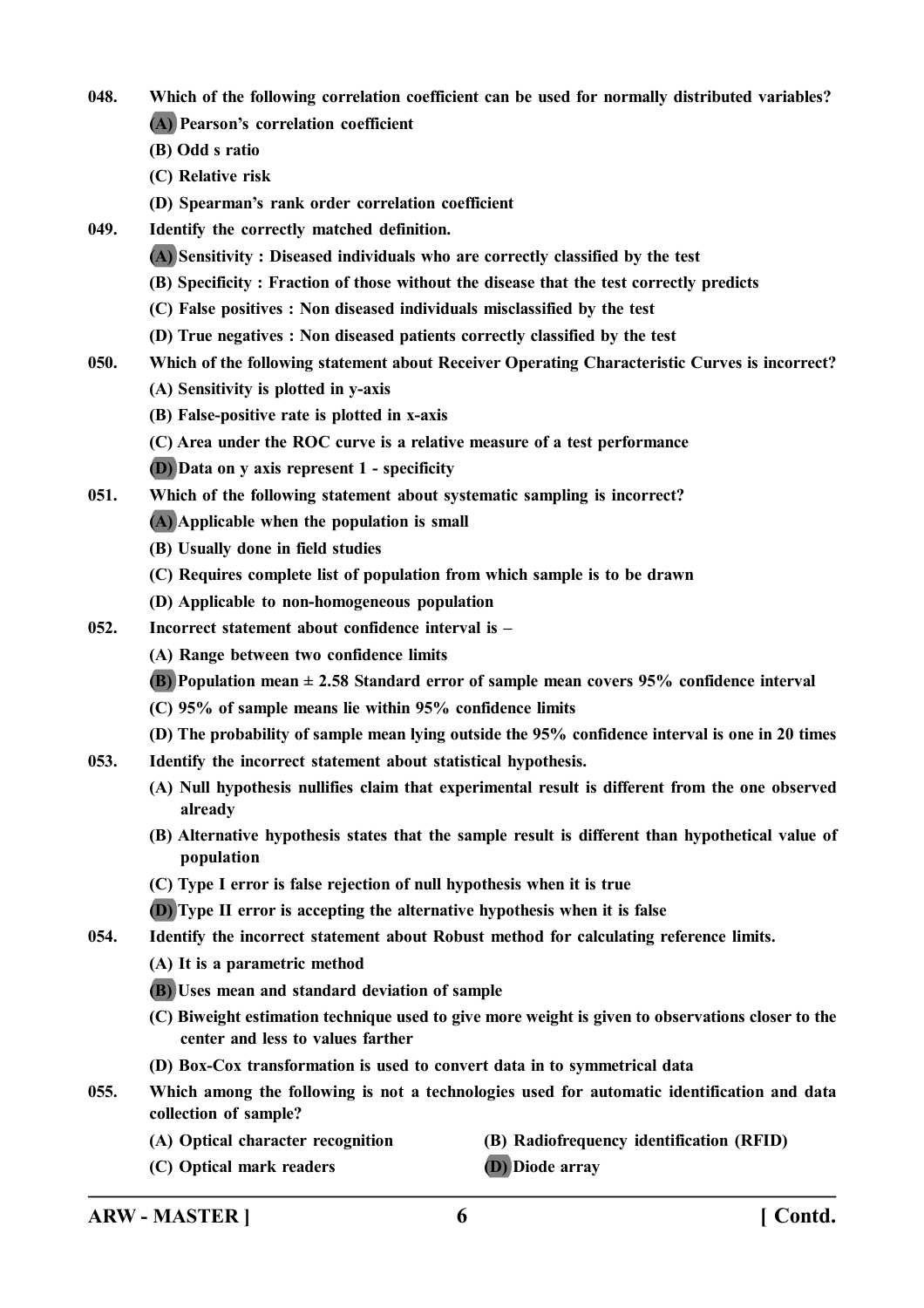**056. Which of the following is not a molecule involved in activation of bone resorption? (A) Colony Stimulating Factor 1 (CSF-1) (B) Osteocalcin (C) Tartrate resistant acid phosphatase (TRACP)**

**(D) Cathepsin K**

**057. Which of the following statements about Parathyroid hormone is incorrect?**

**(A) Synthetic PTH as potent as intact PTH in interacting with PTH/PTHrP receptor**

**(B) Oxidation of the methionine at position 8 results in loss of biological activity**

**(C) Second generation PTH assays are called as true intact PTH assays**

**(D) Intact PTH is rapidly cleared from plasma by Kupffer cells of the liver**

**058. Which of the following method is recommended for accurate measurement of urinary glucose?**

**(A) Glucose oxidase peroxidase method (B) Glucose dehydrogenase method**

**(C) Modified glucose oxidase method (D) Alkaline cuprate method**

**059. Which of the following statement about cardiac troponin T (cTnT) is incorrect?**

**(A) Cardiac troponin T has same amino acid sequence as of skeletal troponin T isoform**

**(B) International guidelines defined cTnT increase above 95th percentile limit as an abnormal result**

- **(C) Heparin interferes with cTnT antibody-binding affinity**
- **(D) Chronic elevation of cTnT is seen in patients with renal failure**
- **060. Identify the incorrect statement about B type natriuretic peptide (BNP)**
	- **(A) Whole blood or plasma with EDTA is only acceptable specimen of choice**
	- **(B) A single cut- off of 100 pg/mL is used for all ages**
	- **(C) Plastic blood collection tubes are necessary for BNP**
	- **(D) proBNP is detected in BNP assays**
- **061. Select the wrong statement about glucometers-**
	- **(A) False high glucose values in presence of anemia**
	- **(B) Inaccurately high blood glucose in diabetic ketoacidosis**
	- **(C) Falsely low glucose in polycythemia**
	- **(D) Based in glucose dehydrogenase method**
- **062. Identify the incorrect statement about platelet aggregation studies**
	- **(A) In evaluation of platelet aggregation Light transmission aggregometry (LTA) is considered as gold standard method**
	- **(B) Impedance method can be used in presence of blood cells**
	- **(C) LTA evaluation requires smaller sample volume than impendence method**
	- **(D) Ristocetin is commonly used platelet aggregation agonist**
- **063. Which of the following factors reduces glomerular filtration rate?**
	- **(A) Contraction of mesangial cells (B) Afferent renal arterial dilation**
		-
	- **(C) Efferent renal arterial constriction (D) Increased glomerular surface area**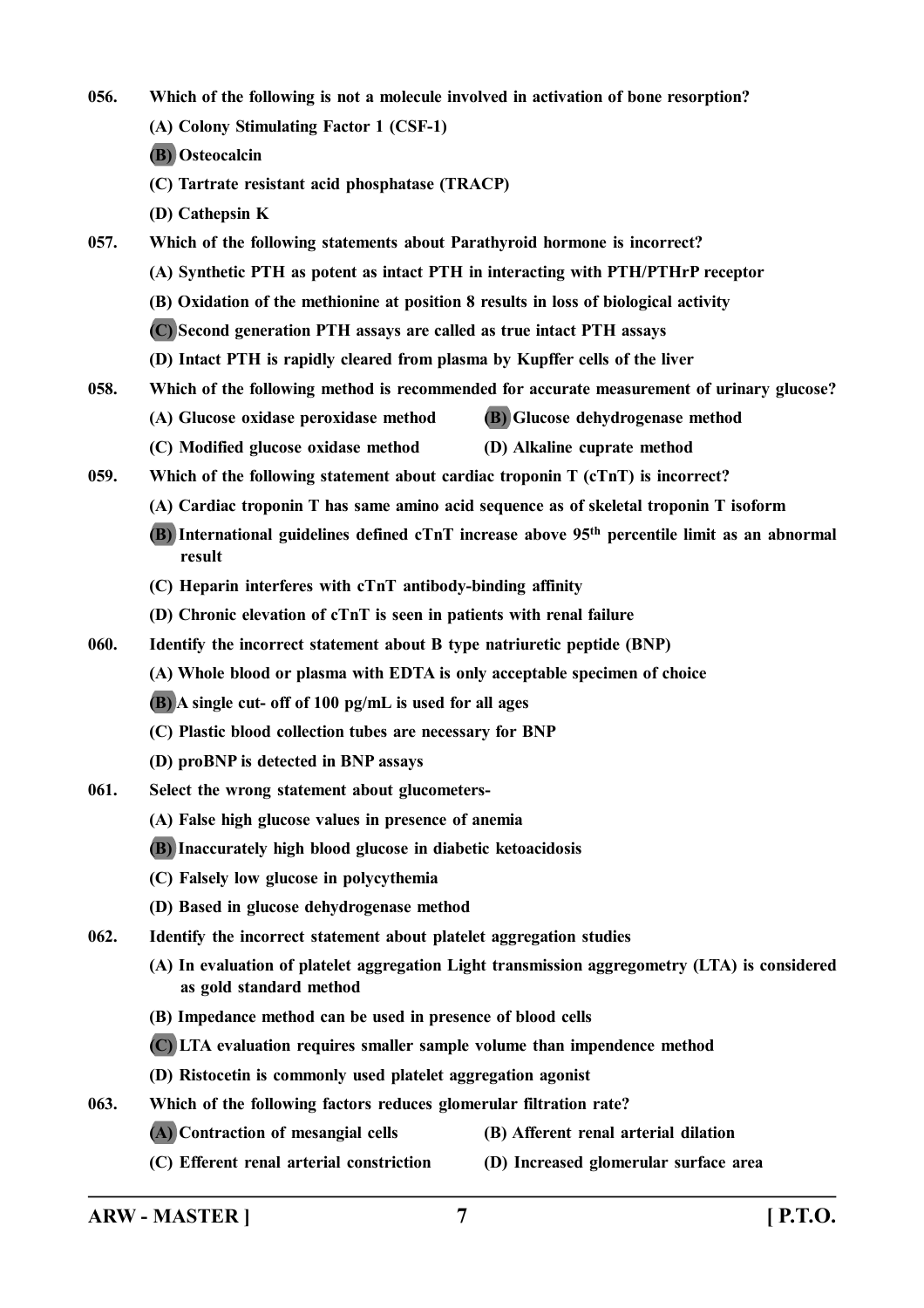| 064. | Which of the following statements about Cystatin c for clearance tests is incorrect?                                                                                                                                                                                                       |                                                                                                |  |  |
|------|--------------------------------------------------------------------------------------------------------------------------------------------------------------------------------------------------------------------------------------------------------------------------------------------|------------------------------------------------------------------------------------------------|--|--|
|      | (A) Cystatin C is a low molecular weight cysteine protease inhibitor peptide                                                                                                                                                                                                               |                                                                                                |  |  |
|      | (B) Excreted exclusively by renal system                                                                                                                                                                                                                                                   |                                                                                                |  |  |
|      | (C) Measured by latex particle–enhanced turbidimetric immunoassay                                                                                                                                                                                                                          |                                                                                                |  |  |
|      | <b>GFR</b>                                                                                                                                                                                                                                                                                 | (D) Serum Cystatin C concentration increased at same time as creatinine representing declining |  |  |
| 065. |                                                                                                                                                                                                                                                                                            | Which of the following condition does not cause high anion gap metabolic acidosis?             |  |  |
|      | (A) Methanol toxicity                                                                                                                                                                                                                                                                      | (B) Uremia of renal failure                                                                    |  |  |
|      | (C) Intestinal fistula                                                                                                                                                                                                                                                                     | (D) Isoniazid toxicity                                                                         |  |  |
| 066. | Chloride resistant metabolic alkalosis is seen in all except-                                                                                                                                                                                                                              |                                                                                                |  |  |
|      | (A) Congenital adrenal hyperplasia                                                                                                                                                                                                                                                         | <b>(B)</b> Cystic fibrosis                                                                     |  |  |
|      | (C) Excessive licorice ingestion                                                                                                                                                                                                                                                           | (D) Bartter syndrome                                                                           |  |  |
| 067. | Which of the following statement about measurement of prolactin is incorrect?                                                                                                                                                                                                              |                                                                                                |  |  |
|      | (A) Macroprolactin, is causing 10% of misdiagnoses in hyperprolactinemia                                                                                                                                                                                                                   |                                                                                                |  |  |
|      | (B) Macroprolactin is removed by precipitation with Poly ethylene glycol                                                                                                                                                                                                                   |                                                                                                |  |  |
|      | (C) Sample for Prolactin is collected early morning after an overnight fast                                                                                                                                                                                                                |                                                                                                |  |  |
|      | on ice                                                                                                                                                                                                                                                                                     | (D) Blood specimens collected into pre chilled polystyrene EDTA tubes and immediately placed   |  |  |
| 068. | Strenuous exercise increases blood levels of all of the following analytes except?                                                                                                                                                                                                         |                                                                                                |  |  |
|      | (A) Aspartate aminotransferase                                                                                                                                                                                                                                                             | (B) Creatinine                                                                                 |  |  |
|      | (C) Phosphate                                                                                                                                                                                                                                                                              | (D) Iron                                                                                       |  |  |
| 069. | Identify the incorrect statement about biochemical markers of second trimester screening in<br>Down's syndrome<br>(A) Maternal serum AFP concentrations are lower than normal pregnancy<br>(B) Unconjugated estriol is 25% lower<br>(C) Concentrations of chorionic gonadotropin are lower |                                                                                                |  |  |
|      |                                                                                                                                                                                                                                                                                            |                                                                                                |  |  |
|      |                                                                                                                                                                                                                                                                                            |                                                                                                |  |  |
|      |                                                                                                                                                                                                                                                                                            |                                                                                                |  |  |
|      | (D) Inhibin A concentrations are two times higher                                                                                                                                                                                                                                          |                                                                                                |  |  |
| 070. | Which of the following test is not an indicator of fetal lung maturity?                                                                                                                                                                                                                    |                                                                                                |  |  |
|      | (A) Positive Phosphatidylglycerol testing                                                                                                                                                                                                                                                  | (B) Lecithin sphingomyelin ratio $> 2.5$                                                       |  |  |
|      | (C) Lamellar body count $>$ 50,000/ $\mu$ L                                                                                                                                                                                                                                                | $(D)$ Foam stability index $< 0.47$                                                            |  |  |
| 071. | Identify the Westguard multirule which is sensitive to random error.                                                                                                                                                                                                                       |                                                                                                |  |  |
|      | (A) $R_{4s}$ : One observation exceeding the mean + 2SD and another exceeding mean - 2SD                                                                                                                                                                                                   |                                                                                                |  |  |
|      |                                                                                                                                                                                                                                                                                            |                                                                                                |  |  |
|      | (B) $2_{2s}$ : Two consecutive control observations exceeding same mean $\pm$ 2SD                                                                                                                                                                                                          |                                                                                                |  |  |
|      | (C) $4_{1s}$ : Four consecutive observations exceeding the mean $\pm$ 1SD or                                                                                                                                                                                                               |                                                                                                |  |  |
|      | (D) $10_x$ : Ten consecutive control observations falling on one side of the mean                                                                                                                                                                                                          |                                                                                                |  |  |
| 072. | minutes?                                                                                                                                                                                                                                                                                   | Which of the following parameter in serum is reduced when venous occlusion is prolonged for 3  |  |  |
|      | (A) Total protein                                                                                                                                                                                                                                                                          | <b>(B)</b> Potassium                                                                           |  |  |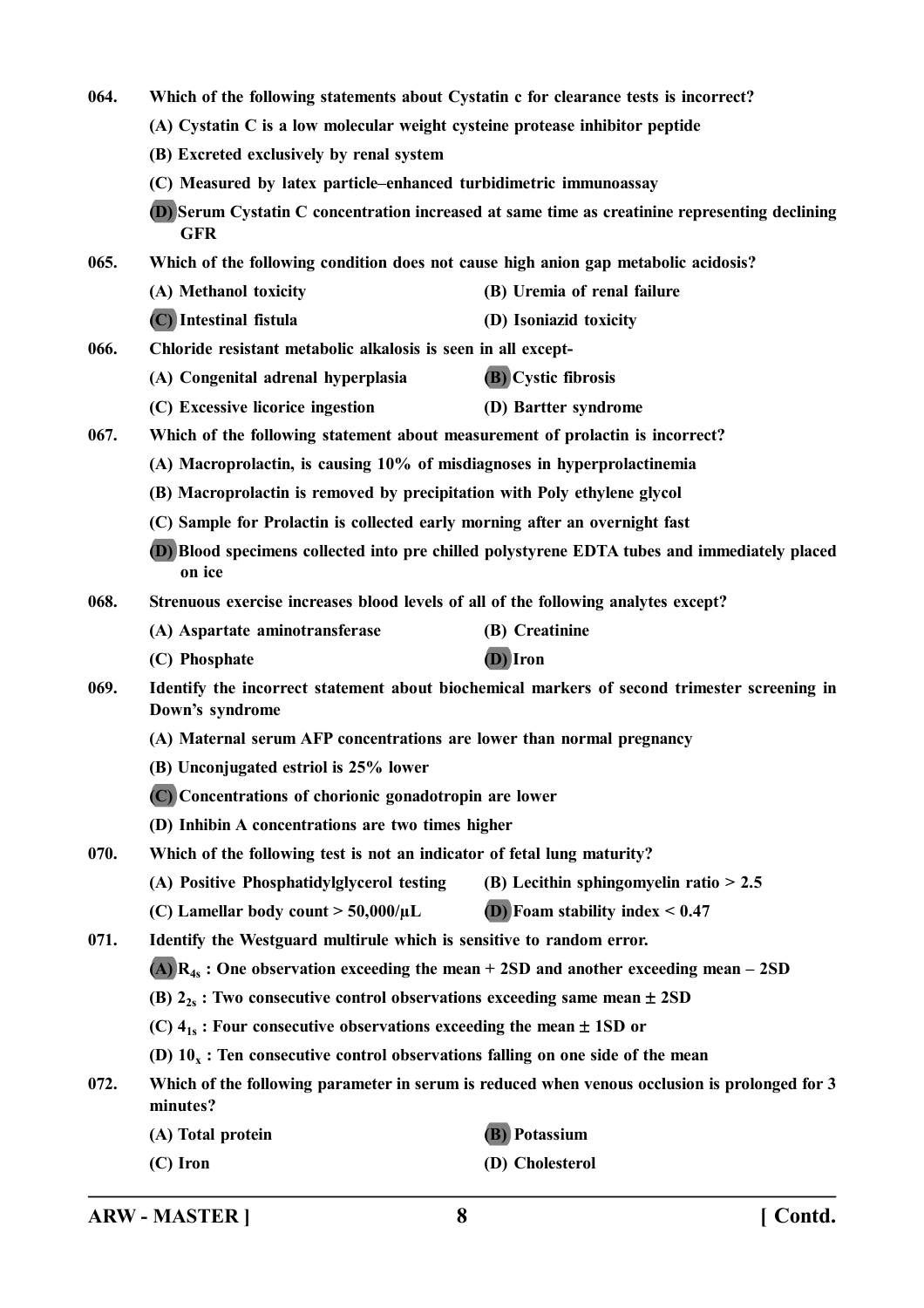- **073. Quantity of HbA2 reduced in all of the following conditions except**
	- **(A) Presence of Hb lepore (B) thalassemia trait**
		-
	- **(C) thalassemia (D) thalassemia**
- **074. All are effects of EDTA contamination in sample except**
	- **(A) Increased potassium**
	- **(B) Increased creatine kinase**
	- **(C) Reduced magnesium in colorimetric assays**
	- **(D) Reduced alkaline phosphatase**
- **075. Oxygenation of hemoglobin is accompanied by**
	- **(A) Heme iron moves away from the plane of heme ring**
	- **(B) Movement of His F8 towards the plane of ring**
	- **(C) Movement of His E7 towards the plane of ring**
	- **(D) Transition of R state to T state**
- **076. Which of the following assay shows decrease in levels due to interference by hemolysis**
	- **(A) Tri glycerides (B) Cholesterol**
		- **(C) Albumin (D) CK MB by immunoinhibition**
- **077. All are true regarding delta check except**
	- **(A) Comparison of a results of the current specimen with those of the previous results of the same patient**
	- **(B)** Delta check value for fasting glucose value is  $\pm 30\%$
	- **(C) Decreases the probability of reporting erroneous results**
	- **(D) Delta check value for serum creatinine value is 10%**
- **078. The antibodies that can be assayed in celiac disease are all except-**
	- **(A) Antireticulin antibody**
	- **(B) IgA anti Ro antibody**
	- **(C) IgA antitissue transglutaminase antibody**
	- **(D) IgA- deamidated gliadin peptide antibody**
- **079. Identify the incorrect statement about bilirubin estimation methods**
	- **(A) Ditaurobilirubin of bovine serum used as calibrator overestimates bilirubin**
	- **(B) Enzymatic methods for bilirubin estimation uses oxidation of bilirubin with oxidase**
	- **(C) Icterometer uses a reflectance photometry**
	- **(D) Urine bilirubin is detected using diazo reagent**
- **080. Common causes for failed delta checks are all except**
	- **(A) Specimens drawn above intravenous line**
	- **(B) Heparinised plasma**
	- **(C) Contaminated specimen**
	- **(D) Misidentified specimen**
- **081. Active transport across placenta is observed with all of the following except-**
	- **(A) Glucose (B) Urea**
	- **(C) Amino acids (D) Calcium**
		-
- **082. Gs class of guanine binding proteins are**
	- -
	- (A) Heterodimers with  $\alpha$ ,  $\beta$  subunit **(B)** Heterotrimers with  $\alpha$ ,  $\beta$ ,  $\gamma$  subunits
	- **(C)** Heterotrimers with  $\alpha$ ,  $\beta$ ,  $\delta$  subunits (D) Heterotetramers with  $\alpha$ ,  $\beta$ ,  $\gamma$ ,  $\delta$  subunits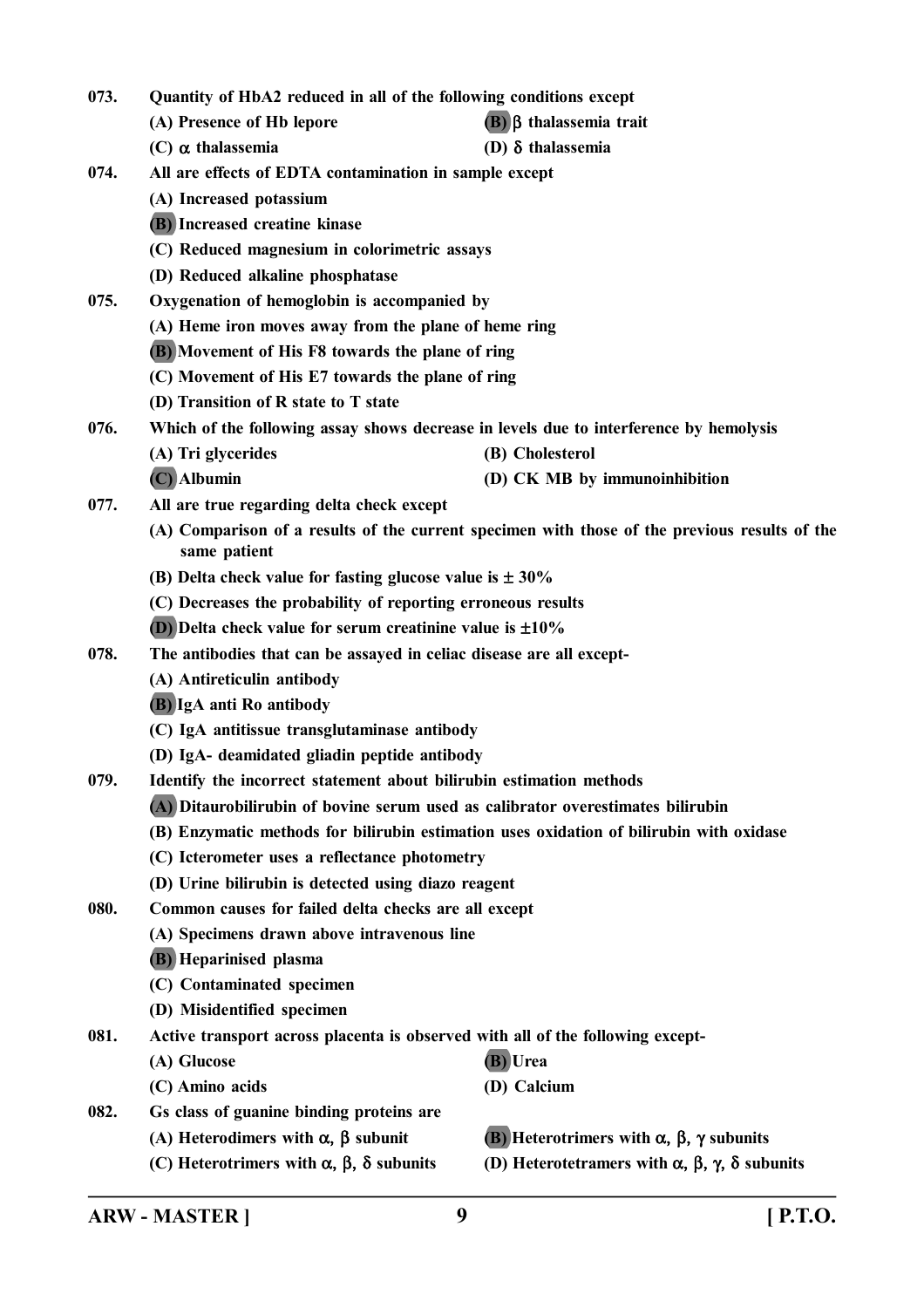| 083. | Cell death can be assayed by all of the following methods except-             |                                                                                                  |
|------|-------------------------------------------------------------------------------|--------------------------------------------------------------------------------------------------|
|      | (A) Carboxyfluorescein Succinimidyl ester assay                               |                                                                                                  |
|      | (B) Chromium 51 release assay                                                 |                                                                                                  |
|      | (C) Fluorescently Labelled Annexin V                                          |                                                                                                  |
|      | (D) TUNEL assay                                                               |                                                                                                  |
| 084. | <b>Calnexin</b> is                                                            |                                                                                                  |
|      | (A) Chaperone protein in endoplasmic reticulum                                |                                                                                                  |
|      | (B) Recognize amino terminal end of protein part of glycoprotein              |                                                                                                  |
|      | (C) When bound to glycoprotein, it results in aggregation                     |                                                                                                  |
|      | (D) Binds to phospholipids                                                    |                                                                                                  |
| 085. |                                                                               | The targeting sequence that directs proteins to lumen of endoplasmic reticulum is                |
|      | (A) Mannose-6-Phosphate                                                       | (B) Diacidic sequence                                                                            |
|      | (C) N-terminal signal peptide                                                 | <b>D</b> Carboxyl terminal-KDEL sequence                                                         |
| 086. | Type VII collagen is present in                                               |                                                                                                  |
|      | (A) Endothelium                                                               | (B) Dermal-epidermal junction                                                                    |
|      | (C) Hypertrophic cartilage                                                    | (D) Skin hemi desmosomes                                                                         |
| 087. | Defective COL4A3 gene results in                                              |                                                                                                  |
|      | (A) Osteogenesis imperfect type I                                             | (B) Ehler danlos syndrome                                                                        |
|      | (C) Alport syndrome                                                           | (D) Epidermolysis bullosa                                                                        |
| 088. | During intracellular signaling binding of cAMP to protein kinase A leads to - |                                                                                                  |
|      | (A) Inhibitory subunits dissociate thereby activating the enzyme              |                                                                                                  |
|      |                                                                               | (B) Inhibitory subunits bind to regulatory subunit thereby inactivating the enzyme               |
|      |                                                                               | (C) Catalytic subunits bind to two regulatory subunits thereby activating the catalytic subunits |
|      |                                                                               | (D) Regulatory subunits of PKA dissociate, thereby activating the catalytic subunits             |
| 089. | Gamma carboxylated protein in bone is                                         |                                                                                                  |
|      | (A) Osteopontin                                                               | (B) Osteonectin                                                                                  |
|      | (C) Osteoprotegerin                                                           | (D) Osteocalcin                                                                                  |
| 090. | Identify the incorrect statement about Ion exchange chromatography            |                                                                                                  |
|      | (A) Charged groups are bound to a stationary phase                            |                                                                                                  |
|      | (B) Anion-exchange solid phases have quaternary amines                        |                                                                                                  |
|      | (C) Solutes are eluted with a solution containing sodium for anion exchange   |                                                                                                  |
|      | (D) Used for analyses hemoglobins                                             |                                                                                                  |
| 091. |                                                                               | Which of the following is a quantitative method for estimating urinary protein?                  |
|      | (A) Latex agglutination inhibition test                                       |                                                                                                  |
|      | (B) Bromophenol blue method                                                   |                                                                                                  |
|      | (C) Monoclonal IgG antibody complexed to β-galactosidase                      |                                                                                                  |
|      | (D) Immunoturbidimetry                                                        |                                                                                                  |

**ARW - MASTER ] 10 [ Contd.**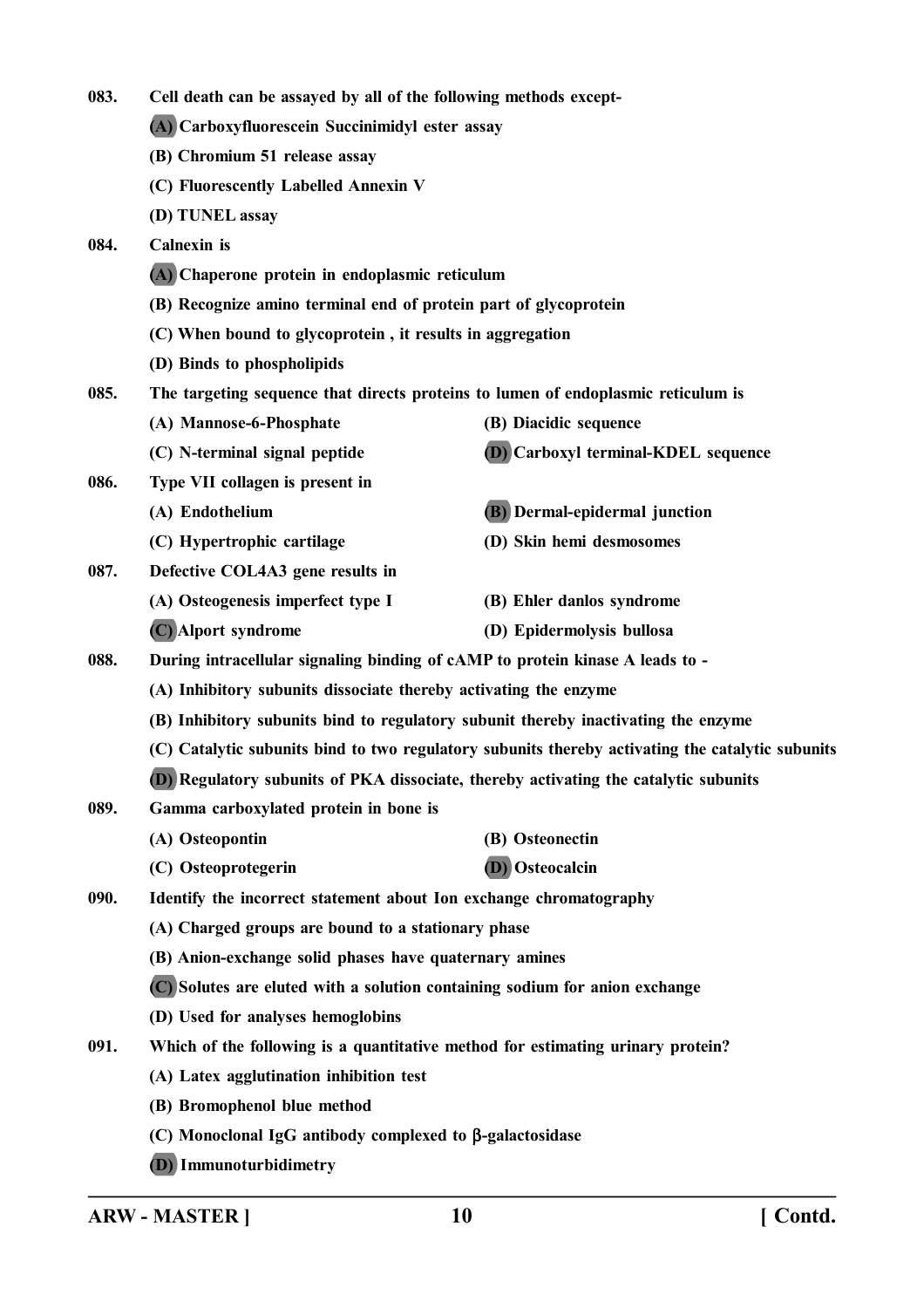- **092. Which among the following statement about electrolyte exclusion effect is incorrect?**
	- **(A) Causes spuriously low electrolyte values with direct ISE methods**
	- **(B) Exclusion of electrolytes from the fraction of plasma volume that is occupied by solids**
	- **(C) Affects flame photometry**
	- **(D) Causes falsely low electrolyte values in hyperlipidemia**
- **093. Which of the following is wrong about Total carbon dioxide estimation?**
	- **(A) Total CO2 value increases by 5 mmol/L per hour on exposure to air**
	- **(B) Direct ISE methods for total CO2 has less specificity**
	- **(C) In enzymatic methods alkali is used to convert CO2 and carbonic acid to bicarbonate**
	- **(D) Indirect electrode based methods uses acids to determine the amount of released gaseous CO2**
- **094. Which of the following is not a stain used to visualise separation of serum proteins?**
	- **(A) Amido Black (B) Silver nitrate**
	- **(C) Coomassie Brilliant Blue (D) Ponceau S**
- **095. Which of the following statement about Hemoglobin electrophoresis is correct?**
	- **(A) Electrophoresis on agarose gel with citrate buffer is performed when an abnormal band is noted on alkaline Hb electrophoresis**
	- **(B) At alkaline pH Hb S moves fastest**
	- **(C) Order of migration is Hb H, Hb A, Hb F, and Hb C. (slowest to fastest)**
	- **(D) Hemoglobins D and G co-migrate with Hb A**
- **096. Which among the following is a hard ionization method used in mass spectrometry?**
	- **(A) Chemical ionization (B) Inductively coupled plasma**
	- **(C) Electrospray ionization (D) Atmospheric pressure chemical ionization**
- **097. Identify the incorrect statement about cuvettes used in photometry.**
	- **(A) Glass or plastic cuvettes are suitable for measurements in visible spectrum**
	- **(B) Quartz cells are used for readings below 340 nm**
	- **(C) Cuvette are cleaned by soaking in dichromate cleaning solution**
	- **(D) Absorbance of distilled water against reference blank over the wavelengths used should be zero**
- **098. Identify the incorrect statement about Analytical Measurement Range and Limits of Quantification**
	- **(A) Measurement range extends from lower limit of quantification (LloQ) to the upper limit of quantification (UloQ)**
	- **(B) Limit of detection (LoD) is the lowest value that significantly exceeds the measurements of a blank sample**
	- **(C) In ranges between LoD up to LloQ, result is reported as detected but not provide a quantitative result.**
	- **(D) LloQ of a method is same as analytical sensitivity.**
- **099. Example of photosensitive semiconductor materials is**
	- **(A) Indium arsenide (B) Selenium arsenide**
		-
	- **(C) Tellurium arsenide (D) Lead anitmonide**

**ARW - MASTER ] 11 [ P.T.O.**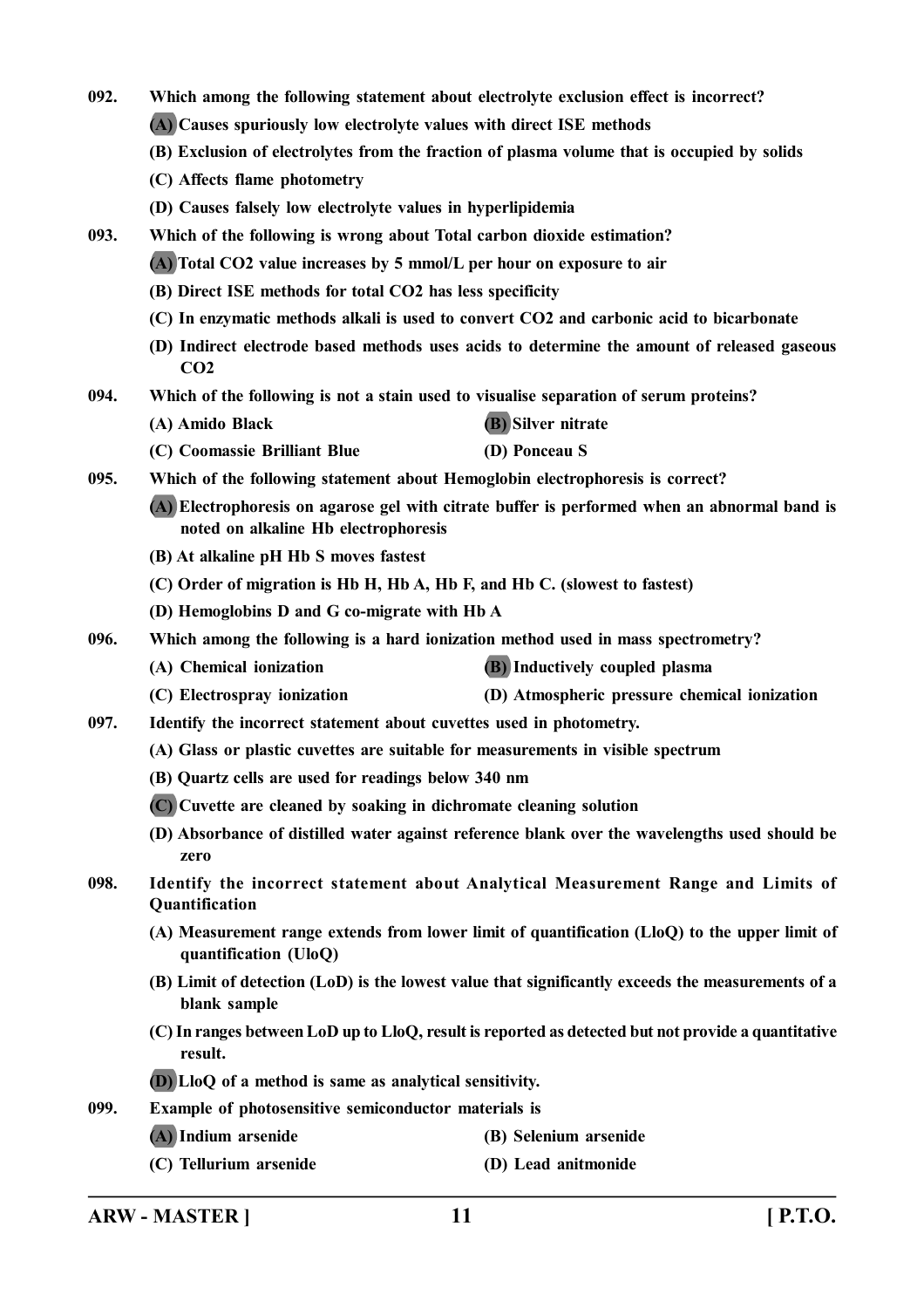| 100. | Background interference from interfering chromogens in spectrophotometer is eliminated by |                                                                                                |
|------|-------------------------------------------------------------------------------------------|------------------------------------------------------------------------------------------------|
|      | (A) Cut off filters                                                                       | (B) Multiple wavelength readings                                                               |
|      | (C) Using neutral density filters                                                         | (D) By taking duplicate measurements                                                           |
| 101. | Factors influencing light scattering in turbidimetry are all except                       |                                                                                                |
|      | (A) Particle size                                                                         | (B) Molecular weight                                                                           |
|      | (C) Effect of polarization of incident light                                              | (D) Color of the solution                                                                      |
| 102. | All are true regarding mechanism of ion selective electrodes except                       |                                                                                                |
|      | (A) Charged dissociated ion exchanger                                                     | (B) Charged associated carrier                                                                 |
|      | (C) Neutral ion carrier                                                                   | <b>(D)</b> Redox carrier                                                                       |
| 103. | Most relevant HPLC mode used to determine organic acids are all except                    |                                                                                                |
|      | (A) Ion exchange                                                                          | (B) Ion-moderated partition                                                                    |
|      | $(C)$ Affinity                                                                            | (D) Reversed phase                                                                             |
| 104. | Column bleed in Gas chromatography refers to                                              |                                                                                                |
|      | (A) Irregular carrier gas flow rate                                                       |                                                                                                |
|      | (B) Reduced surface activity of support material                                          |                                                                                                |
|      | (C) Column material gets degraded and eluted at high temperatures                         |                                                                                                |
|      | (D) Results when eluting acidic sample                                                    |                                                                                                |
| 105. | Which of the following is the characteristic feature of hollow cathode lamp?              |                                                                                                |
|      | (A) Made of the metal of substance to be analysed                                         |                                                                                                |
|      | (B) Serves as a light source for atomic emission spectroscopy                             |                                                                                                |
|      | (C) Provides a continuous spectrum in the UV light range                                  |                                                                                                |
|      | (D) Electrodes are placed in a vacuum chamber                                             |                                                                                                |
| 106. | Band broadening in chromatography is affected by all except                               |                                                                                                |
|      | (A) Diffusion coefficient of chemical in mobile phase                                     |                                                                                                |
|      | (B) Flow rate                                                                             |                                                                                                |
|      | (C) Size of the separating molecules                                                      |                                                                                                |
|      | (D) Degree of compound retention                                                          |                                                                                                |
| 107. | Flash derivatization refers to                                                            |                                                                                                |
|      | (A) Derivatization technique carried out after elution                                    |                                                                                                |
|      | (B) Derivatization carried out with the help of carrier gas at high temperature           |                                                                                                |
|      | (C) Derivatization carried out before sample injection                                    |                                                                                                |
|      | (D) Derivatization carried out at the site of injection port                              |                                                                                                |
| 108. | All are true statements about radial immunodiffusion except                               |                                                                                                |
|      | (A) Antibody uniformly dispersed in gel                                                   |                                                                                                |
|      |                                                                                           | (B) Linear relationship exists between antigen concentration and the square of precipitin ring |
|      | (C) Polyethylene glycol in gel medium enhance the precipitin line                         |                                                                                                |
|      | (D) Unidirectional migration of antigen                                                   |                                                                                                |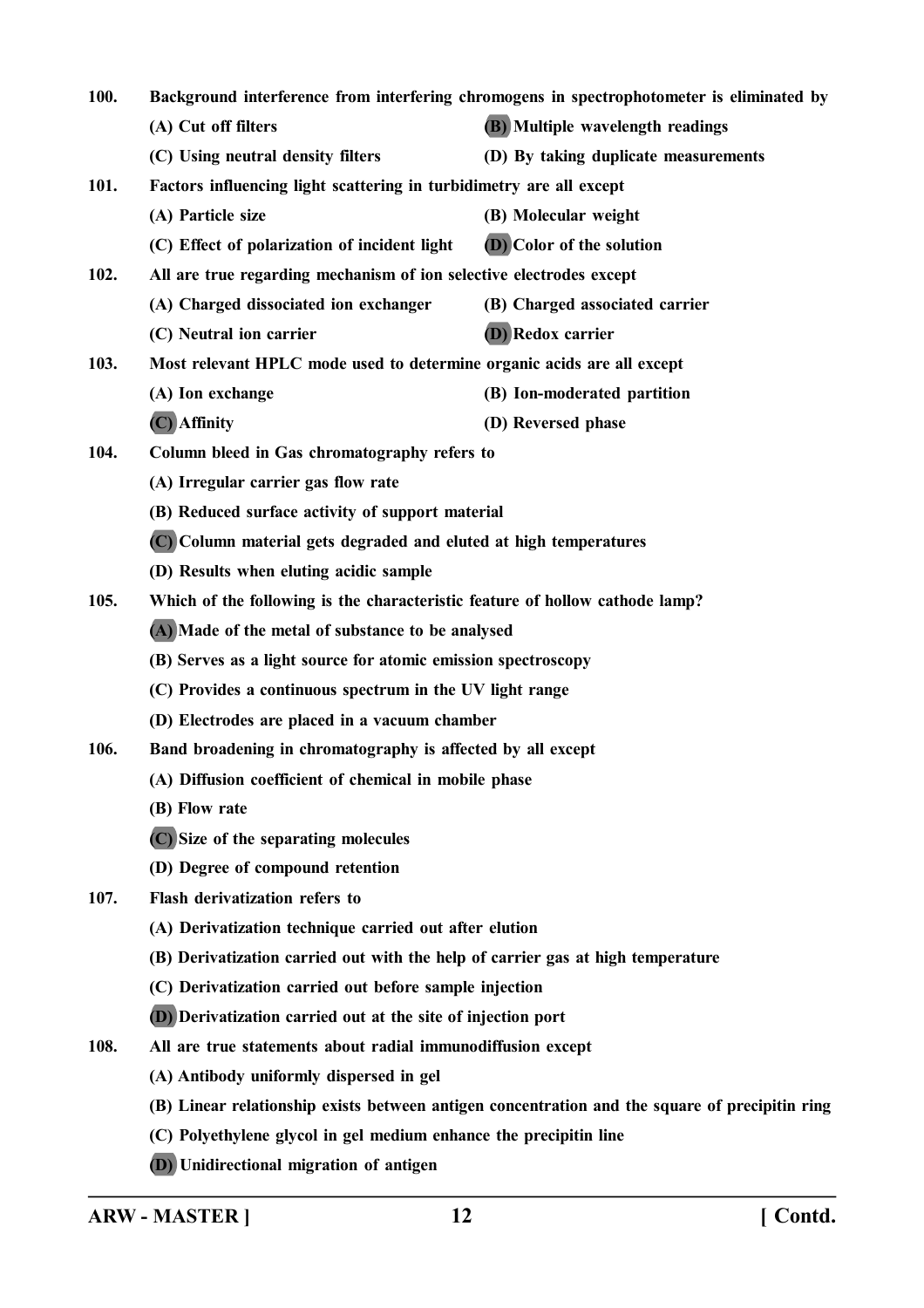**109. All are examples of oxidisable interfering substances in glucose oxidase dependent biosensors except- (A) Uric acid (B) Ascorbic acid (C) Acetaminophen (D) Oxalic acid 110. Which of the following statement about microchip electrophoresis is incorrect? (A) Voltage is applied between sample inlet to sample outlet to inject the sample into the separation channel (B) Commonly used detection method is optical detection (C) Laser-induced fluorescence (LIF) method for detection has good sensitivity (D) Sample outlet is used as point of detection 111. What is the macromolecular complex that associates with intron during mRNA splicing? (A) Slicer (B) Splicer (C) Spliceosome (D) Dicer 112. Which of the following statement is true about histones (A) Carboxy terminal end is rich in basic amino acids (B) H3 and H4 form a dimer in the nucleosome (C) Nucleosome core particles are arranged continuously while forming 10 nm chromatin fibril (D) Regulatory post translational modification occurs at amino terminal end 113. DNA polymerase involved in Mitochondrial DNA synthesis is**  $(A)\gamma$  **(B)**  $\beta$ **(C)** II **(D)**  $\alpha$ **114. Which of the following statement is true (A) Nick sealing reaction by DNA topoisomerase I is ATP dependent reaction (B) Nick sealing reaction by DNA topoisomerase I is ATP-energy independent reaction (C) DNA ligase repairs double stranded breaks during DNA replication/proof reading (D) DNA ligase has unwinding activity 115. Defective homologous DNA repair mechanism results in (A) Trichothiodystrophy (B) Severe Combined Immunodeficiency syndrome (C) Cockayne syndrome (D) Bloom syndrome 116. All are true regarding miRNA except (A) Pri miRNA's do not have poly A tail at 3' end (B) Transcription unit is present in intronic DNA (C) Processed by dicer nuclease in cytoplasm (D) Has a unique hair pin structure 117. In mitochondria UGA codes for (A) Valine (B) Cysteine (C) Tryptophan (D) Tyrosine**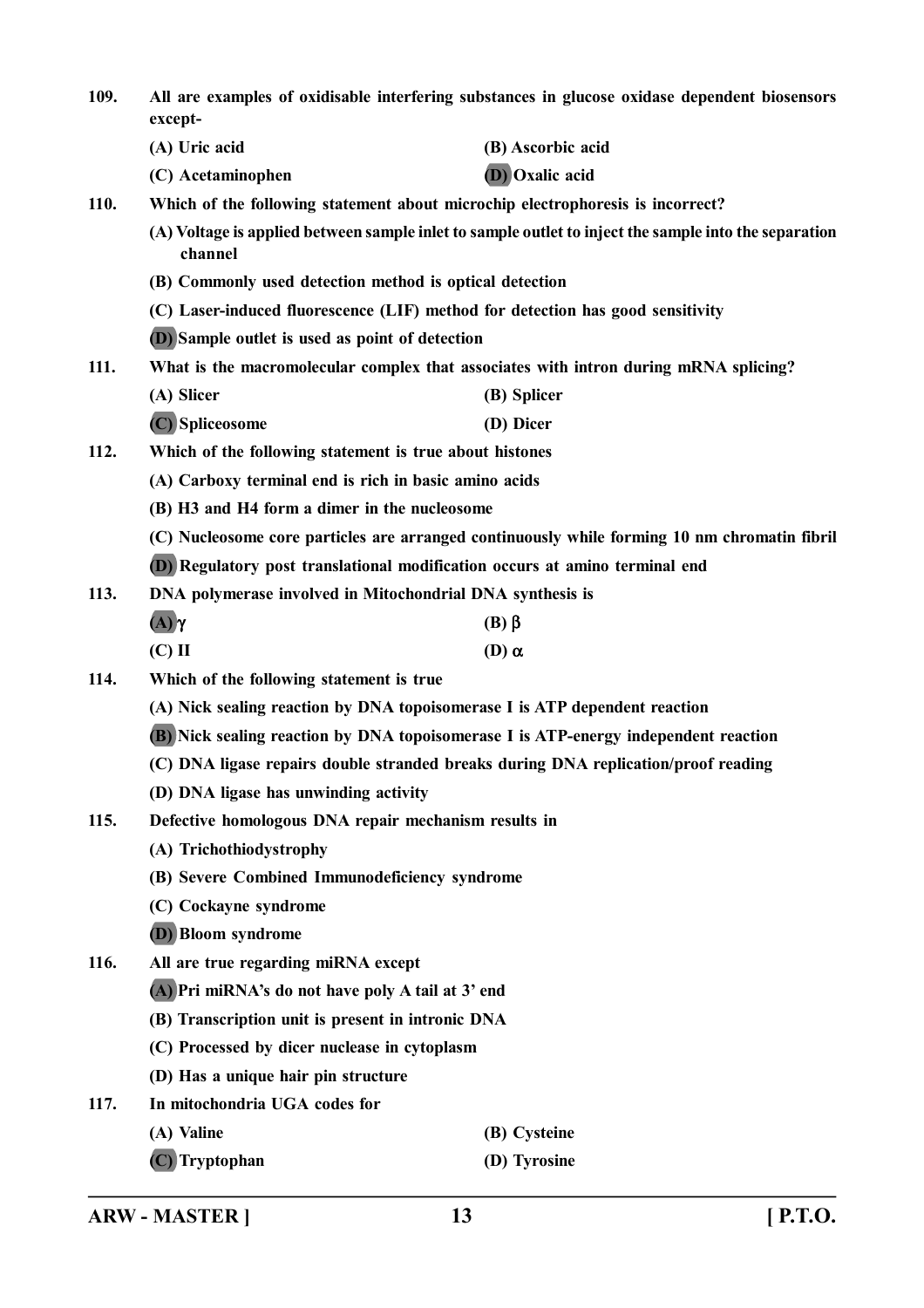- **118. Role of exonuclease is**
	- **(A) Removes nucleotides from 3'ends of DNA**
	- **(B) Catalyse site specific removal of nucleotides**
	- **(C) Removes nucleotides from 5'ends of DNA**
	- **(D) Removes nucleotides from both strands of DNA**

**119. Which of the following vector have higher DNA insert size (A) YAC (B) BAC**

- **(C) Lambda Charon 4A (D) Cosmids**
- **120. Myoclonic epilepsy with ragged-red fiber disease (MERRF) is –**
	- **(A) Mutation in the mitochondrial gene coding a tRNA specific for Lysine**
	- **(B) Normal shaped mitochondria in skeletal muscle**
	- **(C) Single base change in mitochondrial gene ND4**
	- **(D) Affects complex I of electron transport chain**
- **121. Which among the following statement about telomere is correct?**
	- **(A) In germ line cells telomere shortening is seen with cell division**
	- **(B) Simple sequence repeat DNA occur in telomeres**
	- **(C) Destabilizes DNA molecule**
	- **(D) Telomere length is unaffected by cell division**
- **122. Identify the incorrect statement about stem cells**
	- **(A) Totipotent cells can differentiate into a complete organism**
	- **(B) Pluripotent stem cells forms cells of all three germ layers**
	- **(C) Adult stem cells have a limited capacity to regenerate tissues**
	- **(D) Stem cells cannot undergo self-renewal**

## **123. Riboswitch –**

- **(A) Is a trans acting regulatory element**
- **(B) The drug that binds to adoMet riboswitch can be used as antibiotic**
- **(C) Acts as feed forward loop**
- **(D) Increases the expression of genes replenishing the ligand to which it binds**
- **124. Which of the following statement is incorrect about Gene silencing by RNA interference?**
	- **(A) Involves small temporal RNA**
	- **(B) Dicer process the duplex RNA into small interfering RNA**
	- **(C) si RNA interacts with and degrades target RNA**
	- **(D) Drosha is an exonuclease**
- **125. Which of the following is not a protein involved in mismatch repair?**
	- **(A) Rec J nuclease (B) Mut H protein**
		- **(C) ABC exinuclease (D) Dam methylase**
- **126. Enzymes used in recombinant DNA technology are all except-**
	- **(A) Alkaline phosphatase (B) DNA ligase**
	- **(C) Polynucleotide kinase (D) DNA photolyase**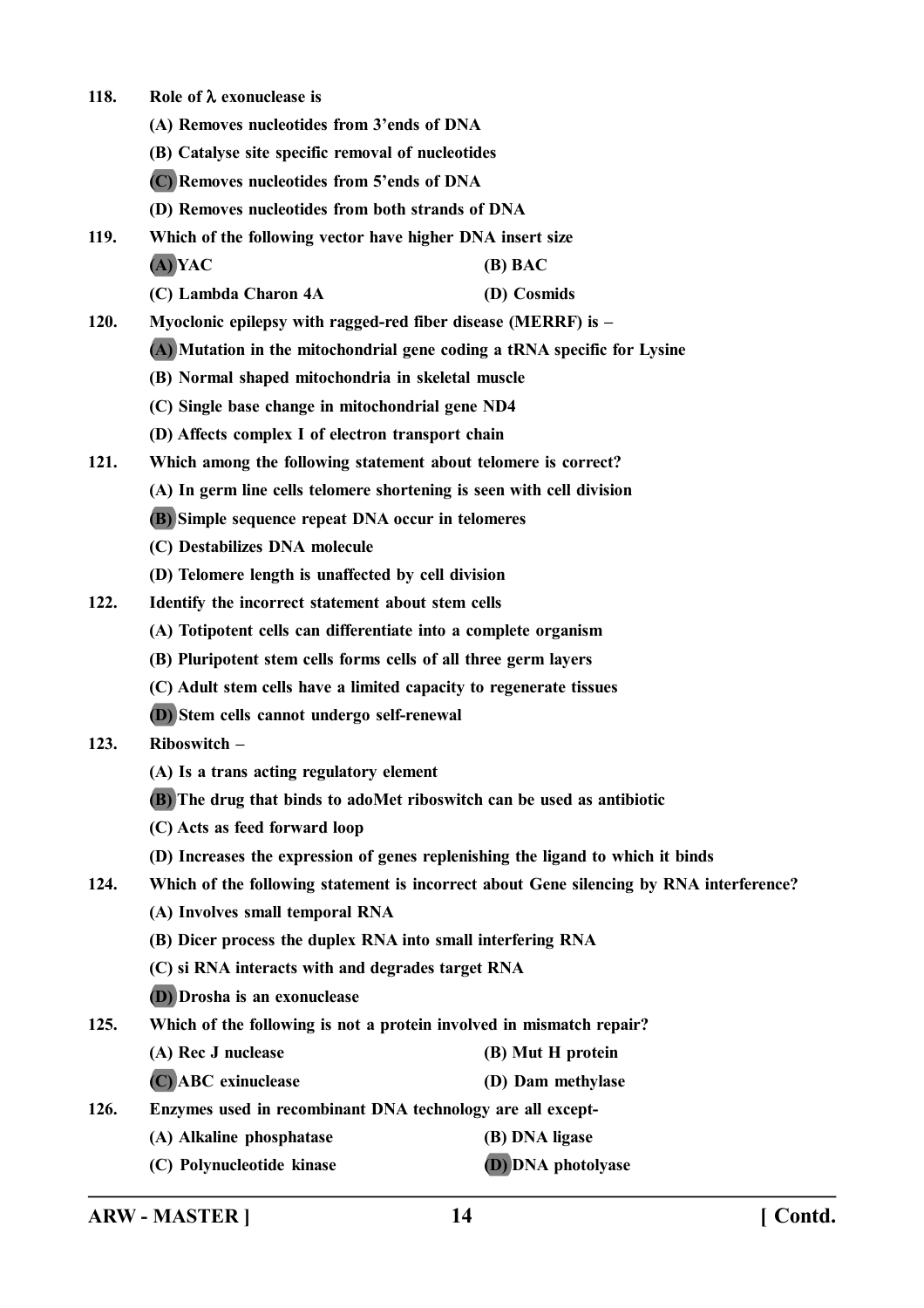| 127. | All of the following are limitations of fluorescence measurements except             |                                                                                             |
|------|--------------------------------------------------------------------------------------|---------------------------------------------------------------------------------------------|
|      | (A) Concentration quenching                                                          | (B) Rayleigh light scattering                                                               |
|      | (C) Raman light scattering                                                           | (D) Reflectance light                                                                       |
| 128. | <b>Chemiluminescence</b> is                                                          |                                                                                             |
|      |                                                                                      | (A) Light is absorbed by a molecule and subsequently emitted as light of longer wavelength  |
|      | (B) Light emission from excited triplet electronic state                             |                                                                                             |
|      | (C) Light is emitted as a result of chemical energy and no light is absorbed         |                                                                                             |
|      |                                                                                      | (D) Light is absorbed by a molecule and subsequently emitted as light of shorter wavelength |
| 129. | Phosphorescence label is                                                             |                                                                                             |
|      | (A) Lanthanide                                                                       | (B) Phycoerythrin                                                                           |
|      | (C) Quantum dot                                                                      | (D) Umbelliferone                                                                           |
| 130. | Label used in Electro chemiluminescent immunoassay is                                |                                                                                             |
|      | (A) Europium                                                                         | <b>(B)</b> Ruthenium                                                                        |
|      | $(C)$ Iodine-125                                                                     | (D) Luciferase                                                                              |
| 131. | True statement regarding phosphor immunoassay is                                     |                                                                                             |
|      | (A) Influenced by reaction temperature                                               | (B) Emitted light is of longer wavelength                                                   |
|      | (C) Low background noise                                                             | (D) Multiplexing is not possible                                                            |
| 132. | Which is a copper containing hydroxylases                                            |                                                                                             |
|      | (A) Prolyl 4 hydroxylase                                                             | (B) Aspartate beta hydroxylase                                                              |
|      | (C) Peptidyl glycine hydroxylase                                                     | (D) Tyrosine hydroxylase                                                                    |
| 133. | All inhibit adenylyl cyclase except                                                  |                                                                                             |
|      | (A) MSH                                                                              | (B) Somatostatin                                                                            |
|      | (C) Angiotensin II                                                                   | (D) Acetylcholine                                                                           |
| 134. | Enzyme not regulated by calmodulin is                                                |                                                                                             |
|      | (A) Cyclic nucleotide phosphodiesterase                                              | (B) Nitric oxide synthase                                                                   |
|      | (C) Phosphorylase kinase                                                             | (D) Phospholipase C                                                                         |
| 135. | All are properties of enzyme as catalyst except                                      |                                                                                             |
|      | (A) Effective in small concentration                                                 |                                                                                             |
|      | (B) Unchanged by the reaction                                                        |                                                                                             |
|      | (C) Lesser specificity than usual chemical catalysts                                 |                                                                                             |
|      | (D) Do not shift the final proportions of substrate and product in equilibrium state |                                                                                             |
| 136. | Amino acids present at enzyme active site are all except                             |                                                                                             |
|      | (A) Tyrosine                                                                         | (B) Histidine                                                                               |
|      | (C) Lysine                                                                           | (D) Methionine                                                                              |
| 137. | One international unit of enzyme activity is                                         |                                                                                             |
|      | (A) Number of milli moles of substrate that is converted to product per minute       |                                                                                             |
|      | (B) Time required to convert one mole of substrate into product                      |                                                                                             |
|      | (C) One molar substrate that is converted to product per minute                      |                                                                                             |
|      | (D) Number of micro moles of substrate that is converted to product per minute       |                                                                                             |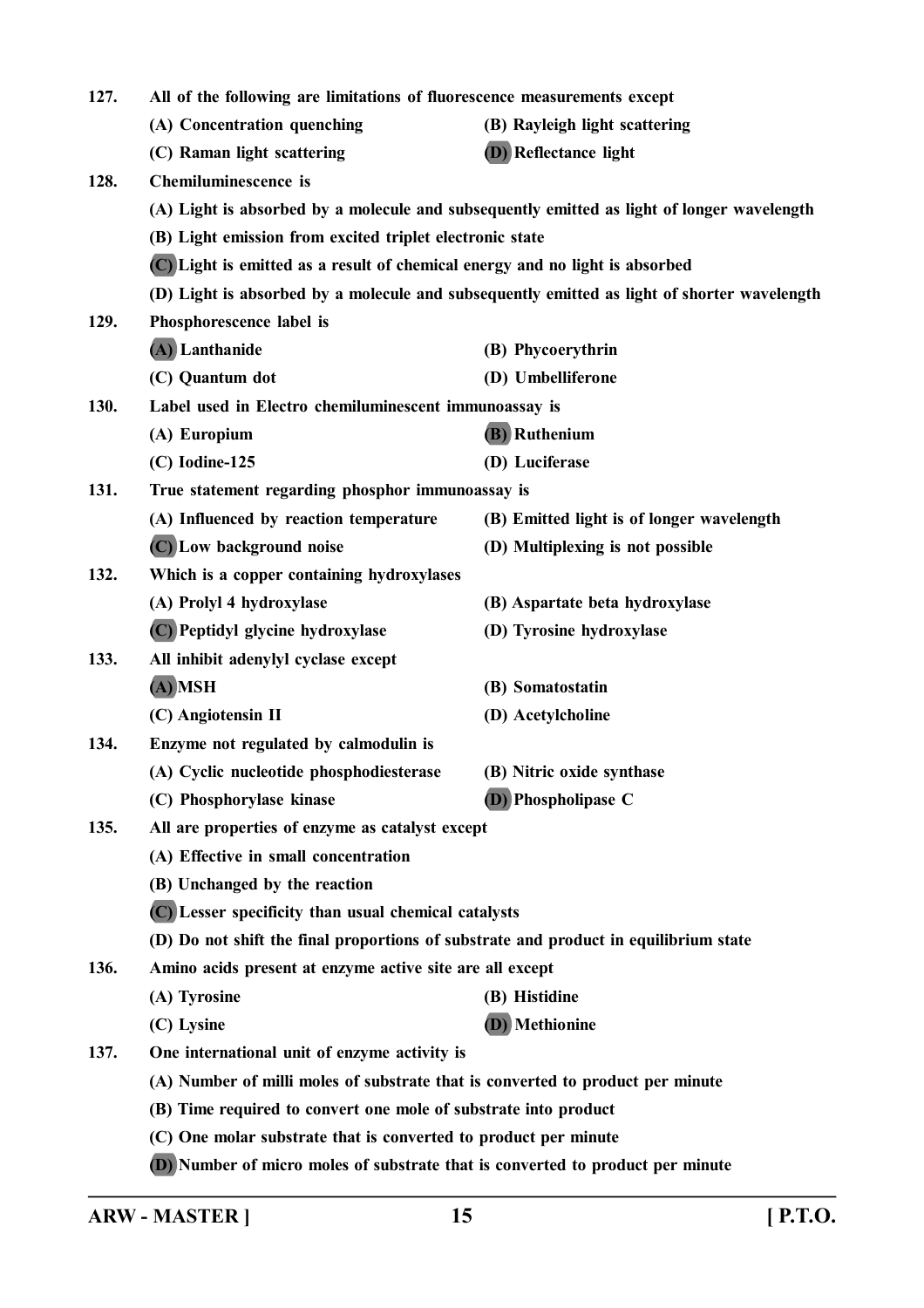| 138. | Kinetic effects of uncompetitive inhibition are                                     |                                                                                                |
|------|-------------------------------------------------------------------------------------|------------------------------------------------------------------------------------------------|
|      | (A) Increased Km, increased Vmax                                                    | (B) Increased Km, no change in Vmax                                                            |
|      | (C) Increased Km, decreased Vmax                                                    | (D) decreased Km, decreased Vmax                                                               |
| 139. | frozen at $-25^{\circ}$ C                                                           | Which of the following enzyme activity becomes unstable within 24 hours when the sample is     |
|      | (A) Alanine aminotransferase                                                        | (B) Leucine aminopeptidase                                                                     |
|      | (C) Ferroxidase I                                                                   | (D) Cholinesterase                                                                             |
| 140. | Catalytic inhibition techniques is commonly used for isoform analysis of            |                                                                                                |
|      | (A) Cholinesterase                                                                  | (B) Lactate dehydrogenase                                                                      |
|      | (C) Amylase                                                                         | (D) Creatine kinase                                                                            |
| 141. | All are true about covalent catalysis except                                        |                                                                                                |
|      | (A) Transient Chemical modification of enzyme                                       |                                                                                                |
|      | (B) Covalent bond is formed between enzyme and substrate                            |                                                                                                |
|      | (C) Rate of reaction becomes slower                                                 |                                                                                                |
|      | (D) Commonly seen in group transfer reactions                                       |                                                                                                |
| 142. | Reaction equilibrium constant                                                       |                                                                                                |
|      | (A) Ratio of reaction rates                                                         | (B) Rate of substrate to product reaction                                                      |
|      | (C) Ratio of reaction rate constants                                                | (D) Rate constant of substrate to product reaction                                             |
| 143. | All are true about Hill equation except                                             |                                                                                                |
|      | (A) Nonlinear curve                                                                 |                                                                                                |
|      | (B) Used to evaluate cooperative substrate binding kinetics                         |                                                                                                |
|      | (C) Hill coefficient depends on strength of interactions of substrate binding sites |                                                                                                |
|      | (D) Hill coefficient greater than 1 indicates positive cooperativity                |                                                                                                |
| 144. | In an enzymatic reaction, Inhibitory constant Ki                                    |                                                                                                |
|      | (A) Used to compare different enzymes inhibited by the same inhibitor               |                                                                                                |
|      | (B) Lower the value of Ki, inhibitor is less effective                              |                                                                                                |
|      | are different                                                                       | (C) For simple competitive inhibitor Ki and dissociation constant for enzyme inhibitor complex |
|      | (D) Used to compare different inhibitors of the same enzyme                         |                                                                                                |
| 145. | method is                                                                           | The substrate used to perform isoform analysis of acid phosphatase using substrate specificity |
|      | (A) Urea                                                                            | (B) L-phenylalanine                                                                            |
|      | (C) Dibucaine                                                                       | $(D)$ $\alpha$ -naphthyl phosphate                                                             |
| 146. | <b>Catalase</b> is                                                                  |                                                                                                |
|      | (A) Hemeprotein with 4 heme groups                                                  | (B) Non heme protein                                                                           |
|      | (C) Hemoprotein with 2 heme groups                                                  | (D) Hemoprotein with only one heme                                                             |
| 147. | Rieske Fe-S cluster of Complex III of ETC is                                        |                                                                                                |
|      | (A) Fe linked to 2 histidine residues                                               |                                                                                                |
|      | (B) Fe linked to 2 cysteine residues                                                |                                                                                                |
|      | (C) Fe linked to 1 histidine and 1 cysteine residues                                |                                                                                                |
|      | (D) Fe linked to 2 serine residues                                                  |                                                                                                |
|      |                                                                                     |                                                                                                |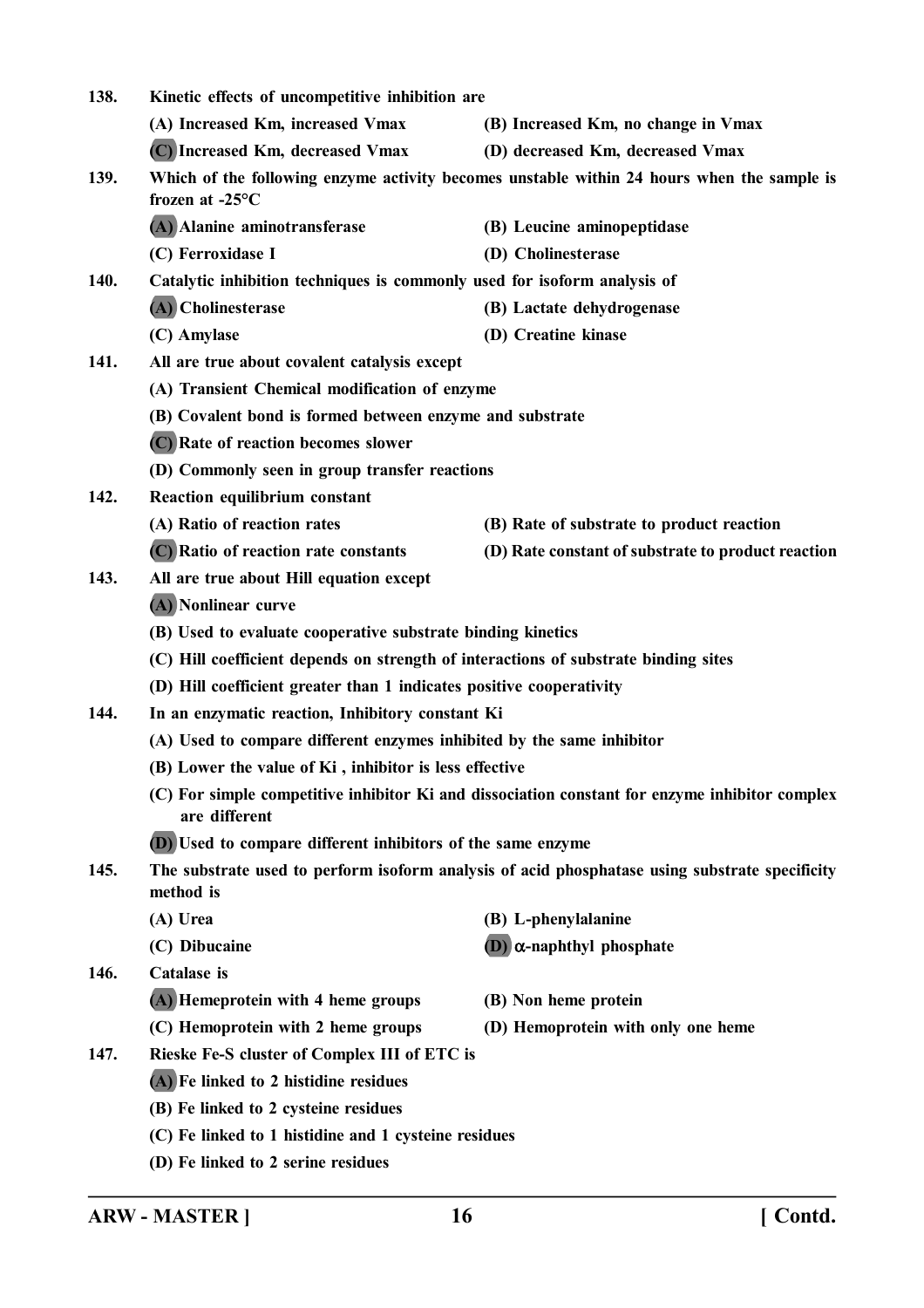| 148.        | Inner membrane of mitochondria is freely permeable to                                              |                                                                                             |  |
|-------------|----------------------------------------------------------------------------------------------------|---------------------------------------------------------------------------------------------|--|
|             | (A) Malate                                                                                         | (B) Cis-aconitate                                                                           |  |
|             | (C) 3-hydroxy butyric acid                                                                         | (D) citrate                                                                                 |  |
| 149.        | Which of the following is an example for initiation reaction of lipid peroxidation                 |                                                                                             |  |
|             | (A) $ROO^+ + R^+ \rightarrow ROOR$                                                                 | $(B)X^+RH \rightarrow R^+XH$                                                                |  |
|             | $(C)$ R <sup>+</sup> + O2 $\rightarrow$ ROO <sup>+</sup>                                           | (D) $R^+ + R^- \rightarrow RR$                                                              |  |
| <b>150.</b> | Which among the following is a high energy phosphate?                                              |                                                                                             |  |
|             | (A) Glucose-6-phosphate                                                                            | (B) Fructose-6-phosphate                                                                    |  |
|             | (C) Glycerol-3-phosphate                                                                           | (D) Carbamoyl phosphate                                                                     |  |
| 151.        |                                                                                                    | Which disorder of carbohydrate metabolism is wrongly matched to the deficient enzyme?       |  |
|             | (A) Essential Pentosuria : l-xylulose reductase                                                    |                                                                                             |  |
|             | (B) Hereditary Fructose Intolerance : Fructose-1-phosphate aldolase                                |                                                                                             |  |
|             | (C) Von Gierke disease : Glucose 6 phosphate dehydrogenase                                         |                                                                                             |  |
|             | (D) Galactosemia: Galactokinase                                                                    |                                                                                             |  |
| 152.        |                                                                                                    | In assay for catecholamines and metabolites, which of the following statement is incorrect? |  |
|             | (A) Subjects should be resting in supine position for 30 minutes before sampling for metanephrines |                                                                                             |  |
|             | (B) Catecholamine metabolites are less stable than their parent amines                             |                                                                                             |  |
|             |                                                                                                    | (C) Catecholamine metabolite excretion is normalized against urinary creatinine excretion   |  |
|             |                                                                                                    | (D) Urine should be acidified to pH 4.0 and frozen after 24-hour collection is received     |  |
| 153.        | Which of the following Glucose transporter is wrongly matched to its function?                     |                                                                                             |  |
|             | (A) GLUT 1 : Basal glucose transport                                                               |                                                                                             |  |
|             | (B) GLUT 2 : non rate limiting glucose transport in liver                                          |                                                                                             |  |
|             | (C) GLUT 4 : Insulin mediated glucose transport in neurons                                         |                                                                                             |  |
|             | (D) GLUT 5 : Transports fructose                                                                   |                                                                                             |  |
| 154.        | Identify the incorrect statement about Gilbert syndrome.                                           |                                                                                             |  |
|             | (A) Mutated bilirubin UDP glucuronosyl transferase gene                                            |                                                                                             |  |
|             | (B) Ratio of bilirubin mono-glucuronide to di-glucuronide is decreased                             |                                                                                             |  |
|             | (C) Predisposed to acetaminophen toxicity                                                          |                                                                                             |  |
|             | (D) Bilirubin concentration increase with fasting.                                                 |                                                                                             |  |
| 155.        | Which of the following apolipoprotein and functions are wrongly matched?                           |                                                                                             |  |
|             | (A) Apo A : Cofactor for LCAT                                                                      |                                                                                             |  |
|             | (B) Apo B-100 : Secretion of triglyceride from liver                                               |                                                                                             |  |
|             | (C) Apo C-I : Cofactor for LPL                                                                     |                                                                                             |  |
|             | (D) Apo C-III : Inhibits apo C-II                                                                  |                                                                                             |  |
| 156.        | NCEP recommendations for lipid and lipoprotein measurements includes all except-                   |                                                                                             |  |
|             | (A) Samples for HDL and LDL cholesterol should be collected after a 12-hour fast                   |                                                                                             |  |
|             | (B) Recommends use of glycerol blanking for triglyceride measurement                               |                                                                                             |  |
|             | (C) Blood samples should be collected in seated position                                           |                                                                                             |  |
|             | plasma value by factor of 1.03                                                                     | (D) Measurements in EDTA plasma can be converted to serum equivalent values by dividing the |  |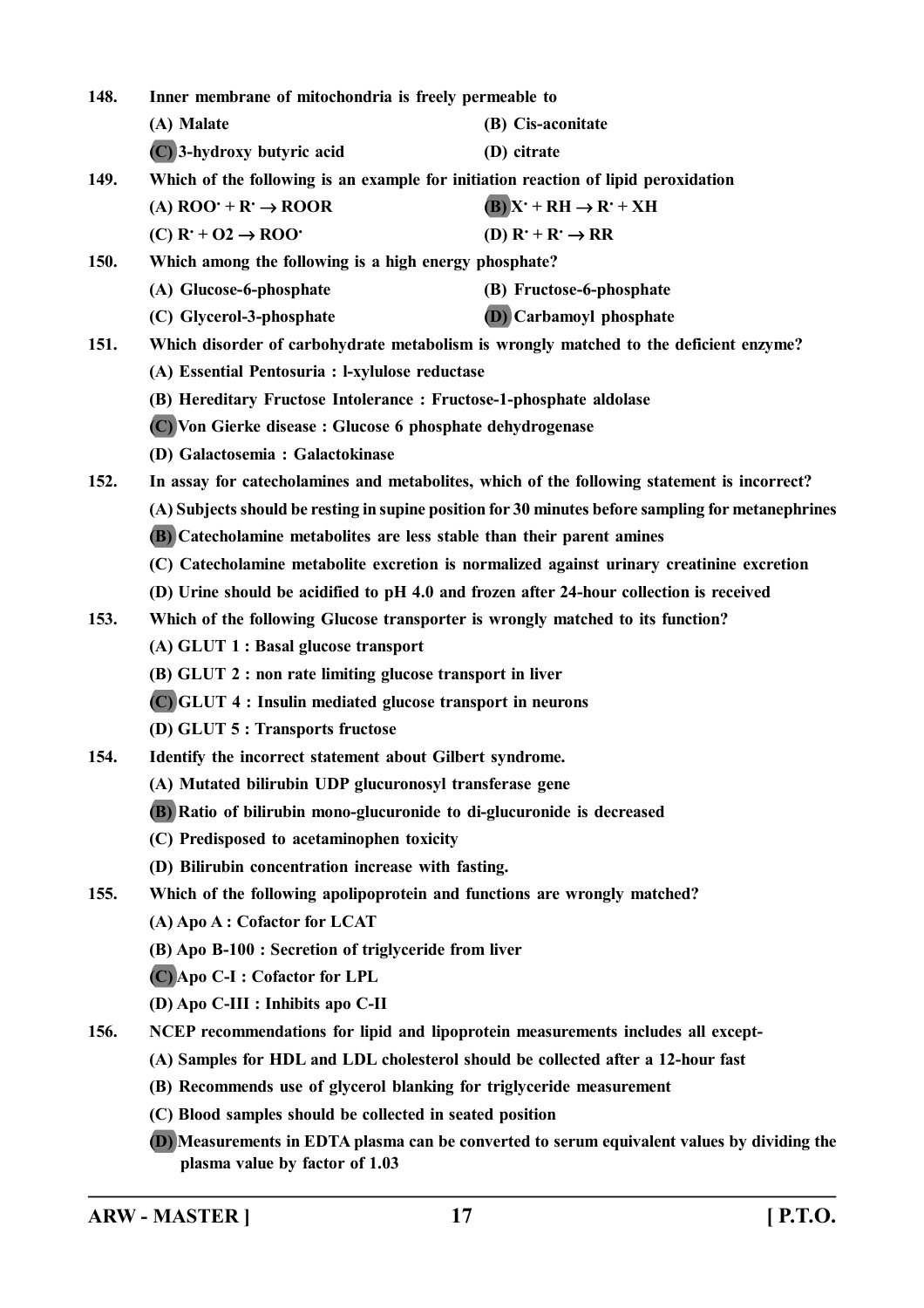**157. Identify the correctly matched inborn error of metabolism and the biochemical defect. (A) Tyrosinemia Type I : Tyrosine amino transferase (B) Tyrosinemia type II : Fumaryl acetoacetate hydrolase (C) Hawkinsinuria : 4-Hydroxy phenylpyruvate dioxygenase (D) Citrullinemia : Ornithine transcarbamylase 158. Which among the following is not a phase II metabolic enzyme? (A) Debrisoquine hydroxylase (B) N-Acetyl transferases (C) Thiopurine S-Methyltransferase (D) Dihydropyrimidine dehydrogenase 159. Which of the following biochemical changes is not seen after consumption of caffeine? (A) Stimulates adrenal medulla, causing increased secretion of epinephrine (B) Increased excretion of free cortisol, 11-hydroxycorticoids, and 5-HIAA (C) Increases plasma free fatty acid concentration (D) Caffeine has anti diuretic effect 160. All of the following are statement about molecules derived from proopiomelanocortin except (A) Beta lipotropin is derived from POMC (B) Pro-ACTH gives rise to gamma-MSH (C) Beta-endorphin is derived from beta lipotropin (D) Beta-MSH is contained within Pro-ACTH 161. Cortisol clearance is increased in all except- (A) Hyperthyroidism (B) Patient on Rifampin (C) Cushing syndrome (D) Anorexia nervosa 162. Identify the incorrect statement about Gunther disease (A) Severe form of cutaneous porphyria (B) Reddish-brown staining of diapers (C) Mutated uroporphyrinogen decarboxylase gene (D) Brownish red teeth fluoresce in Ultraviolet A 163. Irreversible step in one carbon metabolism is (A) Methylene to formyl (B) Methyl to formyl (C) Methylene to methyl (D) Methenyl to formyl 164. N<sup>10</sup> methenyl THFis utilized in (A) Serine metabolism (B) Glycine metabolism (C) Thymidylate synthesis (D) Purine synthesis 165. Vitamin B6 responsive inborn errors of metabolism is (A) Xanthurenic aciduria (B) Propionic aciduria (C) Isovaleric aciduria (D) Argininosuccinic aciduria**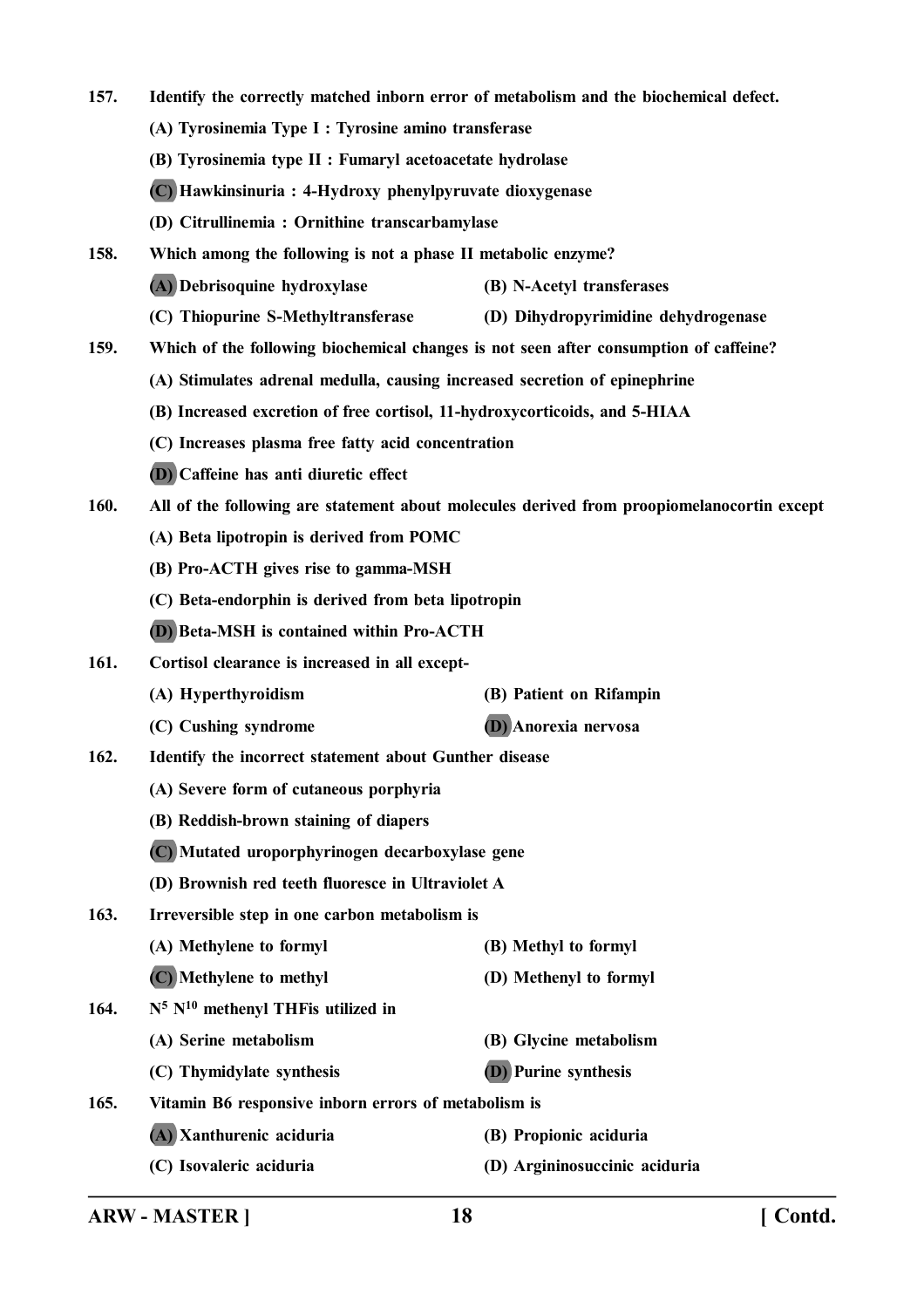| 166.                                                                                                                               | A 6-month old female child was found in a nonresponsive state was brought to the emergency<br>department. Her blood glucose was 45 mg/dL, and upon receiving intravenous glucose the child<br>became responsive. Blood analysis revealed absence of ketone bodies, normal levels of acyl<br>carnitine, and the presence of the dicarboxylic acids. Which of the following enzyme defect may<br>be present in this child? |                                                                                                            |
|------------------------------------------------------------------------------------------------------------------------------------|--------------------------------------------------------------------------------------------------------------------------------------------------------------------------------------------------------------------------------------------------------------------------------------------------------------------------------------------------------------------------------------------------------------------------|------------------------------------------------------------------------------------------------------------|
|                                                                                                                                    | (A) Fatty acyl-CoA synthetase                                                                                                                                                                                                                                                                                                                                                                                            | (B) Medium chain acyl-CoA dehydrogenase                                                                    |
|                                                                                                                                    | (C) Carnitine acyltransferase I                                                                                                                                                                                                                                                                                                                                                                                          | (D) Glucose 6 phosphatase                                                                                  |
| 167.                                                                                                                               | On routine screening new-born was identified with elevated levels of phenylpyruvate and phenyl<br>lactate in the blood. Despite treating the child with a restricted diet, evidence of developmental<br>delay became apparent. Supplementation with which of the following would be beneficial to the<br>child?                                                                                                          |                                                                                                            |
|                                                                                                                                    | (A) Tyrosine                                                                                                                                                                                                                                                                                                                                                                                                             | (B) Phenylalanine                                                                                          |
|                                                                                                                                    | (C) Alanine                                                                                                                                                                                                                                                                                                                                                                                                              | (D) 5-hydroxytryptophan                                                                                    |
| 168.                                                                                                                               | Amino acids which yield $\alpha$ -ketoglutarate are all except                                                                                                                                                                                                                                                                                                                                                           |                                                                                                            |
|                                                                                                                                    | (A) Histidine                                                                                                                                                                                                                                                                                                                                                                                                            | (B) Proline                                                                                                |
|                                                                                                                                    | (C) Valine                                                                                                                                                                                                                                                                                                                                                                                                               | (D) Arginine                                                                                               |
| 169.                                                                                                                               | Low or near absence of HDL seen in all except                                                                                                                                                                                                                                                                                                                                                                            |                                                                                                            |
|                                                                                                                                    | (A) Tangier disease                                                                                                                                                                                                                                                                                                                                                                                                      | (B) Fish-eye disease                                                                                       |
|                                                                                                                                    | (C) Familial $\alpha$ -lipoprotein deficiency                                                                                                                                                                                                                                                                                                                                                                            | <b>(D)</b> Hepatic lipase deficiency                                                                       |
| 170.                                                                                                                               | In ubiquitin dependent protein degradation                                                                                                                                                                                                                                                                                                                                                                               |                                                                                                            |
|                                                                                                                                    | target protein                                                                                                                                                                                                                                                                                                                                                                                                           | (A) Bond is formed between amino terminal of ubiquitin and $\varepsilon$ -amino group of lysyl residue of  |
| (B) Bond is formed between carboxyl terminal of ubiquitin and $\varepsilon$ -amino group of cysteinyl<br>residue of target protein |                                                                                                                                                                                                                                                                                                                                                                                                                          |                                                                                                            |
|                                                                                                                                    | (C) Bond is formed between carboxyl terminal of ubiquitin and ε-amino group of lysyl residue<br>of target protein                                                                                                                                                                                                                                                                                                        |                                                                                                            |
|                                                                                                                                    | of target protein                                                                                                                                                                                                                                                                                                                                                                                                        | (D) Bond is formed between amino terminal of ubiquitin and $\varepsilon$ -amino group of histidine residue |
| 171.                                                                                                                               | Enzyme deficient in hunter syndrome is                                                                                                                                                                                                                                                                                                                                                                                   |                                                                                                            |
|                                                                                                                                    | (A) Iduronate sulfatase                                                                                                                                                                                                                                                                                                                                                                                                  | $(B)$ $\alpha$ -L-Iduronidase                                                                              |
|                                                                                                                                    | (C) $\alpha$ -N-Acetylglucosaminidase                                                                                                                                                                                                                                                                                                                                                                                    | (D) $\beta$ -Galactosidase                                                                                 |
| 172.                                                                                                                               | Glyoxalate pathway is-                                                                                                                                                                                                                                                                                                                                                                                                   |                                                                                                            |
|                                                                                                                                    | (A) Is modified Glycolysis pathway                                                                                                                                                                                                                                                                                                                                                                                       |                                                                                                            |
|                                                                                                                                    | (B) Pathway occurs in lysosome                                                                                                                                                                                                                                                                                                                                                                                           |                                                                                                            |
|                                                                                                                                    | (C) Malate synthase is an enzyme of this pathway                                                                                                                                                                                                                                                                                                                                                                         |                                                                                                            |
|                                                                                                                                    | (D) Isocitrate dehydrogenase cleaves isocitrate to form succinate and glyoxylate                                                                                                                                                                                                                                                                                                                                         |                                                                                                            |
| 173.                                                                                                                               | Major metabolic pathway occurring inside slow twitch muscle is-                                                                                                                                                                                                                                                                                                                                                          |                                                                                                            |
|                                                                                                                                    | $(A)$ $\beta$ -oxidation                                                                                                                                                                                                                                                                                                                                                                                                 | (B) Aerobic Glycolysis                                                                                     |
|                                                                                                                                    | (C) Anaerobic glycolysis                                                                                                                                                                                                                                                                                                                                                                                                 | (D) Gluconeogenesis                                                                                        |

**ARW - MASTER ] 19 [ P.T.O.**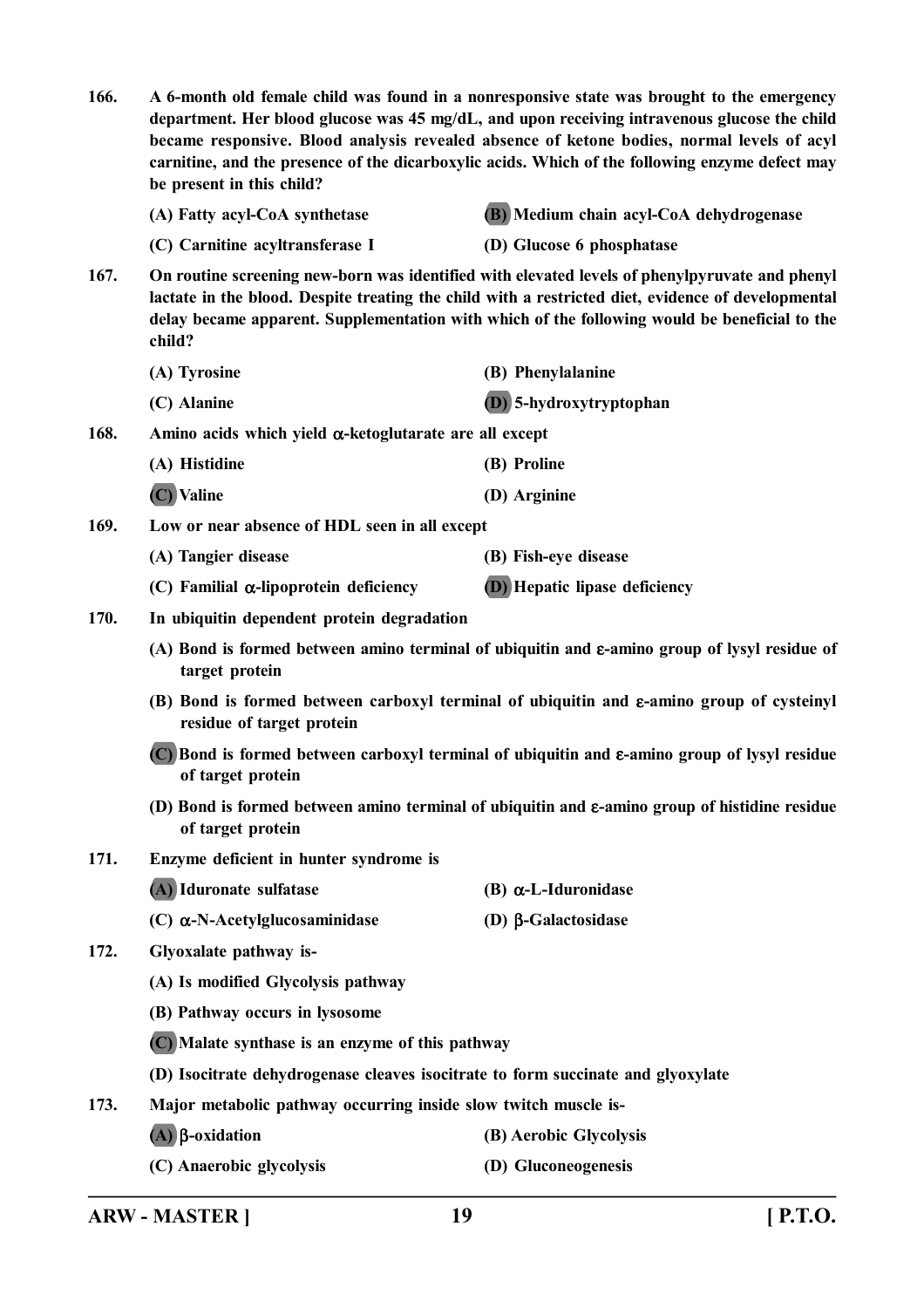| 174. | True statement regarding provitamin A                                                                 |                                            |
|------|-------------------------------------------------------------------------------------------------------|--------------------------------------------|
|      | (A) Endogenous provitamin                                                                             |                                            |
|      | (B) Provitamins are water soluble solids                                                              |                                            |
|      | $(C)$ $\beta$ -cryptoxanthin is a dietary carotenoid                                                  |                                            |
|      | (D) Cryptoxanthin have a symmetric chemical structure, hence yield a higher vitamin A activity        |                                            |
| 175. | Vitamin $B_2$ deficiency leads to                                                                     |                                            |
|      | (A) Normocytic Hypochromic anemia                                                                     | (B) Megaloblastic anemia                   |
|      | (C) Microcytic hypochromic anemia                                                                     | (D) Normocytic normochromic anemia         |
| 176. | Vitamin C is a cofactor for the following enzymes except                                              |                                            |
|      | (A) Lysine hydrolase                                                                                  | (B) Tryptophan hydrolase                   |
|      | (C) Phenylpyruvate dioxygenase                                                                        | (D) Dopamine $\beta$ hydroxylase           |
| 177. | Vitamin K dependent proteins are all except                                                           |                                            |
|      | (A) Proconvertin factor                                                                               | (B) Plasma thromboplastin                  |
|      | (C) Stuart factor                                                                                     | <b>(D)</b> Proaccelerin                    |
| 178. | Reduction of oxidized NAD coenzyme occurs at                                                          |                                            |
|      | (A) Meta(4) position of nicotinamide ring                                                             | (B) Ortho(4) position of nicotinamide ring |
|      | (C) Para(4) position of nicotinamide ring                                                             | (D) Para(2) position of nicotinamide ring  |
| 179. | Pellagra is associated with all of the following conditions except-                                   |                                            |
|      | (A) Carcinoid syndrome                                                                                | (B) Wernicke korsakoff syndrome            |
|      | (C) Hartnups disease                                                                                  | (D) Treatment with isoniazid               |
| 180. | How many copper atoms in ceruloplasmin help in its ferroxidase activity?                              |                                            |
|      | $(A)$ 2                                                                                               | $(B)$ 4                                    |
|      | $(C)$ 6                                                                                               | $(D)$ 8                                    |
| 181. | Which among the following is not a manganese dependent enzyme?                                        |                                            |
|      | (A) Arginase                                                                                          | (B) Glycosyl transferase                   |
|      | (C) Pyruvate carboxylase                                                                              | (D) Sulfite oxidase                        |
| 182. | Glutathione peroxidase type 1 is present in                                                           |                                            |
|      | (A) Plasma                                                                                            | (B) RBC cytosol                            |
|      | (C) Gastrointestinal mucosa                                                                           | (D) Cell membrane phospholipids            |
| 183. | Thyroxine-5-deiodinase type I is present in all except                                                |                                            |
|      | (A) Brown adipose tissue                                                                              | (B) Kidney                                 |
|      | (C) Liver                                                                                             | (D) Thyroid                                |
| 184. | Which one of the following is a chain breaking antioxidant                                            |                                            |
|      | (A) Glutathione peroxidase                                                                            | (B) Catalase                               |
|      | (C) Selenium                                                                                          | (D) Superoxide dismutase                   |
| 185. | Urinary excretion of Isovaleric acid is an indicator of deficiency of which of the following vitamin? |                                            |
|      | (A) Biotin                                                                                            | (B) Pyridoxine                             |
|      | (C) Folic acid                                                                                        | (D) Riboflavin                             |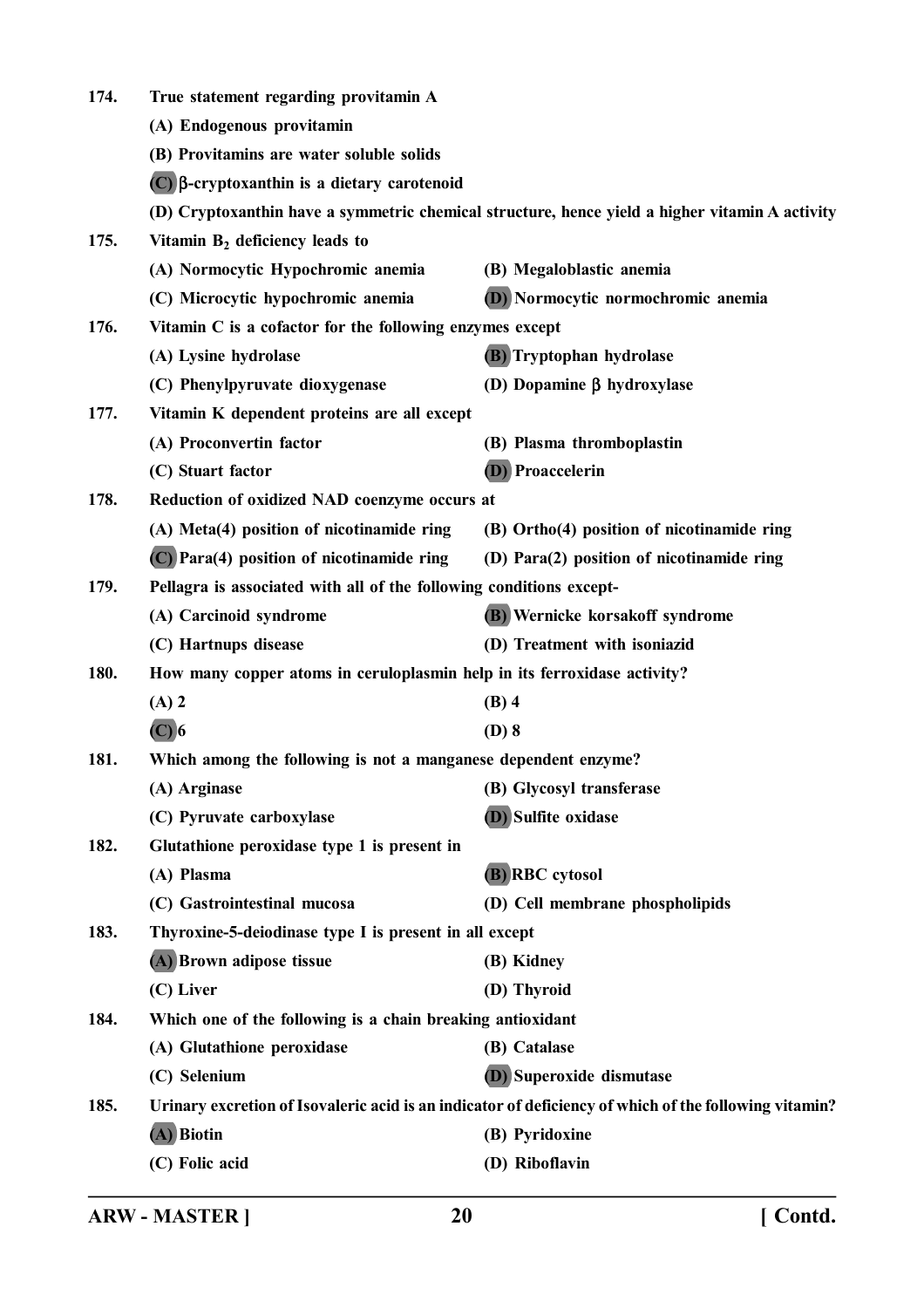**186. Hap Map is for (A) Protein sequence database (B) Collection of Single nucleotide polymorphism (C) Technology used for gene mapping and chromosome walking (D) Collection of RNA transcripts from the whole genome 187. Aptamers are (A) Synthetic single stranded nucleic acids (B) Synthetic double stranded nucleic acids (C) Computation designed antibody (D) Type of monoclonal antibody 188. Identify the correctly matched primary human immunodeficiency diseases and underlying defects (A) Bare-lymphocyte syndrome (BLS) : Defect in class I MHC gene promoter (B) DiGeorge syndrome : Thymic hyperplasia (C) Chediak Higashi syndrome : Defective intracellular transport protein (D) Leukocyte adhesion defect : Defective cytoskeletal protein 189. Which among the following is a RNA virus causing cancer? (A) Human T-cell leukemia virus -1 (B) Human herpesvirus-8 (C) Human papilloma virus (D) Hepatitis C virus 190. Identify the wrongly matched proto-oncogene and its function pair (A) sis : Growth factors (B) fms : Growth factor receptors (C) jun : Transcription factor (D) myc : Signal transducer 191. Which among the following is not a tumor suppressor gene? (A) Rb (B) NF1 (C) K-ras (D) APC 192. The mechanism of tumor cells to evade immune recognition includes all of the following except- (A) Reduced MHC expression (B) Up-regulation of anti-apoptotic mediators (C) Increased co stimulatory signals (D) Expression of mutated death receptors 193. Identify the wrongly matched screening procedures for detection of drugs. (A) Salicylate toxicity: ferric chloride test (B) Ethylene glycol poisoning: Trinder test (C) Ethylene glycol poisoning: Urine fluorescence (D) Methaemoglobin: spectrophotometric method 194. Identify the incorrect statement about affinity sensors- (A) Has immobilized DNA as biological recognition element with high binding affinity to analytes of interest (B) pH or temperature change can be used as regeneration step (C) Sample has to be diluted while using affinity sensors (D) Non separation Electrochemical Enzyme Immunoassay does not require washing steps**